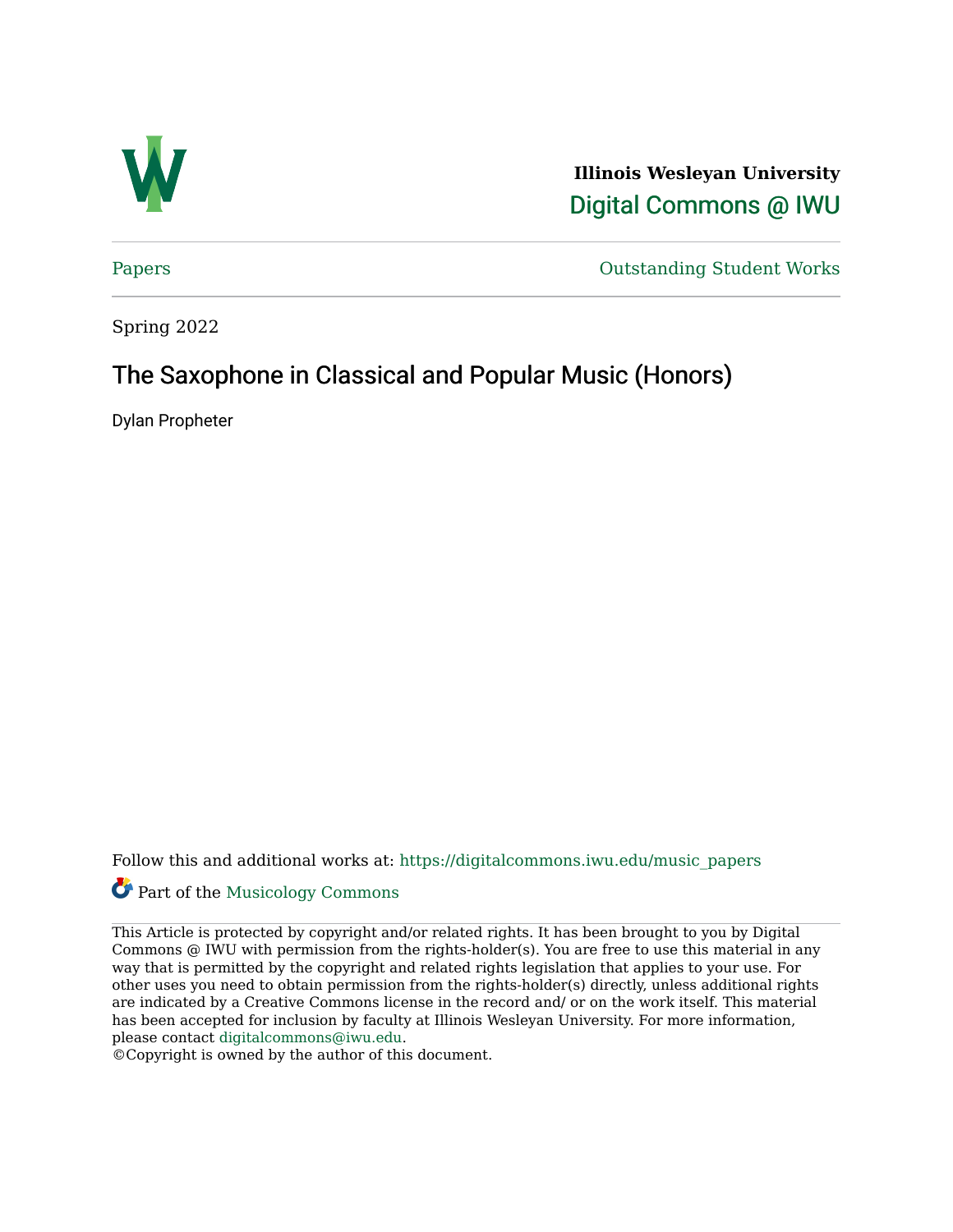# The Saxophone in Classical and Popular Music

#### **Background**

Adolphe Sax was a prolific inventor and skilled musician, taking after his father, who helped to improve the design of many popular instruments of his day. He spent much of his life creating entire new families of instruments. A notable contribution is his line of brass instruments–the saxhorn family–still in use today in European military bands. Of course, Sax's most influential contribution–and the reason many recognize his name–is the saxophone family of instruments. Saxophones are woodwind instruments played with a single reed, similar to the clarinet, and are a staple of modern popular culture. They are crucial in jazz music, and very prominent in contemporary popular and classical music. Sax was not afraid of challenging the status quo, and saxophones are unique instruments. They combine qualities of both brass and woodwinds: they have a large, piercing sound like instruments in the brass family, but they are flexible and agile like woodwind instruments. This unique combination led to decades of controversy–some prominent musicians greatly appreciated Sax and the saxophone, but many others hated it, going as far as attempting to drive Sax out of business. Soon after the saxophone was invented it saw some initial success, especially in military bands in France, thanks to Sax's promotion of the instrument. Some very prominent composers of the period wrote for it, intrigued by its unique characteristics–or, in some cases, because they were friendly with Sax. Rival instrument manufacturers, however, were infuriated by Sax's success, and did everything they could to block his path forward. Lawsuits haunted Sax for most of his professional career and the saxophone was attacked as being non-musical. Despite the early victories, these roadblocks proved troublesome for Sax. The instrument's popularity in European classical music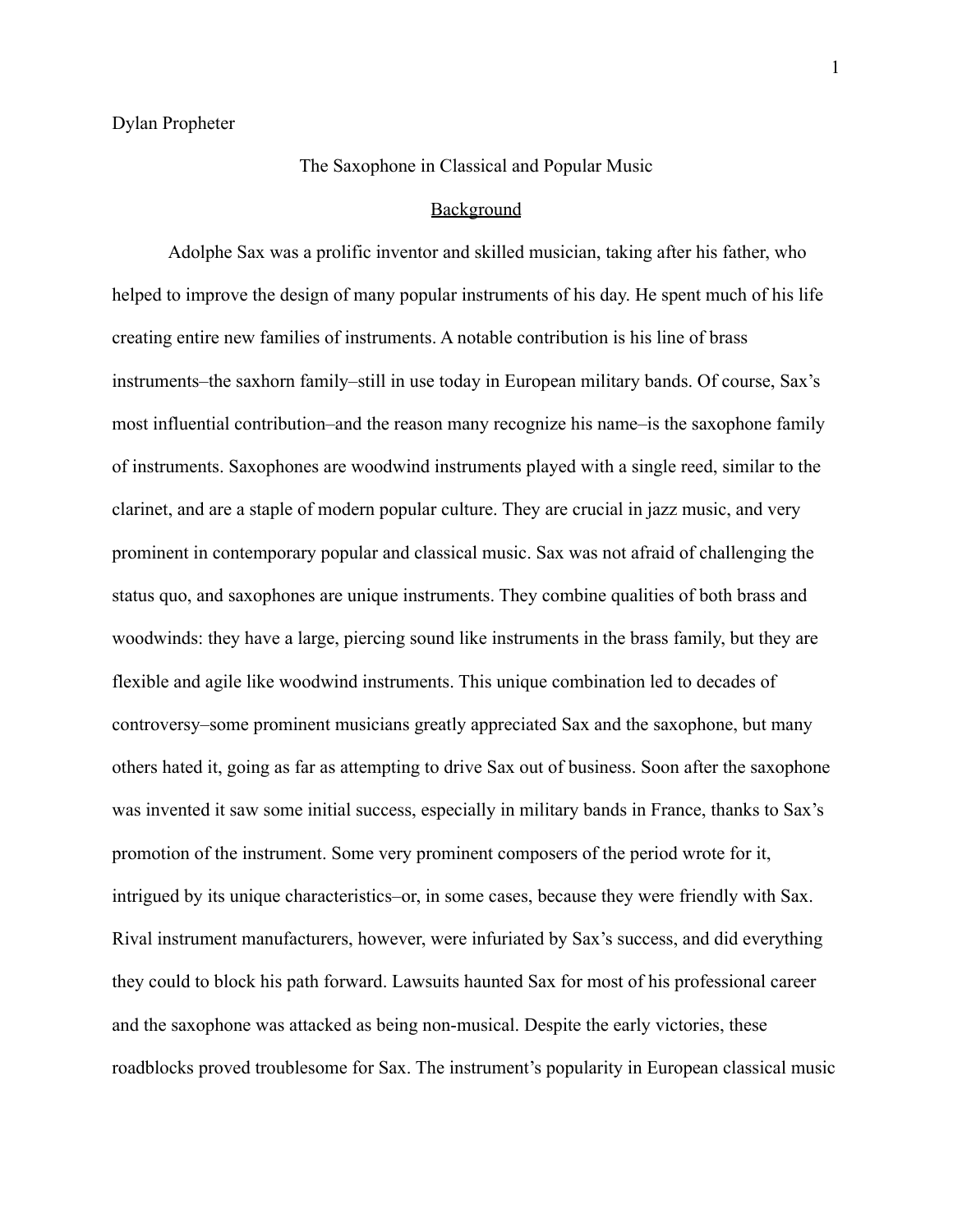declined around the turn of the century, but it saw a resurgence among amature musicians in the United States. With the rise of jazz in the 1920's, the saxophone gained popularity it had never seen before. This led to both an incredible amount of popular music and a resurgence of its popularity in European classical music, thanks to the influence of jazz on composers in the continent. Ultimately, the unique characteristics that the saxophone brings to music–timbre, color, and opportunities for expression–caused the instrument to become a staple of musical culture, both in popular and classical music. This essay will analyze the initial gradual decline and subsequent rise of the saxophone, as the instrument fell into relative obscurity in classical music and Sax's influence waned, and then enjoyed unprecedented levels of popularity through popular music and the birth of jazz in the United States.

# Adolphe Sax

Antoine-Joseph "Adolphe" Sax was born in 1814 in Belgium to Charles-Joseph and Marie-Joseph Sax. His father was a craftsman and musician who worked tirelessly to improve instruments of the day. In 1824 he built his version of the omnitonic horn, an instrument designed to allow the French Horn to play in all keys without changing crooks–extra pieces of tubing that were added to the instrument to make it longer. Charles Sax's instrument incorporated all of the tubing and used a plunger to allow the musician to choose the pitch<sup>1</sup>. Invented ten years after the advent of the valve–still the standard on brass instruments today–the instrument did not see great success. While some musicians did avoid valves for a time, preferring traditional performance practices, the omnitonic horn was cumbersome and less practical than valve-based

<sup>1</sup> E. B. Strauchen-Scherer, J. K. Moore, and Jayson K. Dobney, *Musical Instruments: Highlights of the Metropolitan Museum of Art* (New York, New York: Metropolitan Museum of Art, 2015), 181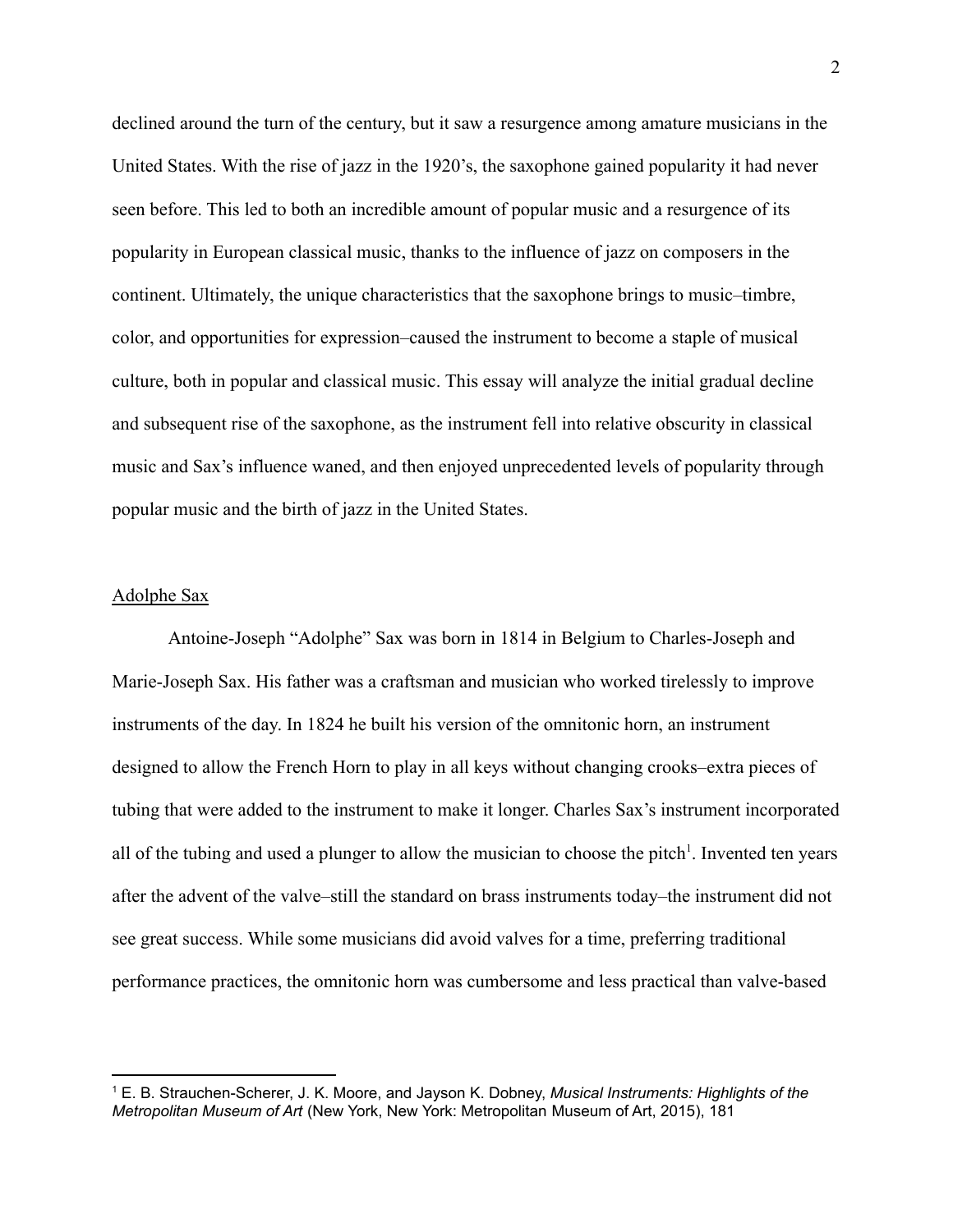horns. Impressive perseverance, and a certain lack of practical sense, are qualities Adolphe would inherit from his father.

Considering his father's musical career, it is no surprise Adolphe was a gifted musician and craftsman himself. He enrolled in the Royal School of Music, the precursor to the Royal Brussels Conservatorie, in 1828<sup>2</sup>. He studied the flute and later became very skilled at the clarinet. His ability was so great that a composer in residence at the conservatory, Joseph Kuffner, dedicated a collection of clarinet duets to him. In addition, he began working on instruments with his father, first exhibiting his work at the age of 15. He was especially successful in his work on woodwind instruments, with some of his early success coming from the clarinet family.

Sax, the skilled clarinet player, was dissatisfied with the quality of bass clarinets available as they had inconsistent sound and intonation problems, especially in the upper register. He redesigned the instrument, giving it a larger bore and changing the key placement, greatly increasing its consistency of sound.<sup>3</sup> He received a patent for his work in 1838. Though it was not his first patent, Sax's bass clarinet patent was one of his earliest to earn him widespread praise and help establish his reputation as a skilled instrument maker.

Sax always sought to promote himself and his instruments, and decided to take advantage of this good design. He still lived in his hometown, Brussels, so he decided to travel to promote the instrument. He went to Paris, a major musical center, to gain publicity for his work, and, while there, he met notable composers including Hector Berlioz and Jean-Georges Kastner, with

<sup>2</sup>Stephen Cottrell. *The Saxophone* (New Haven, Connecticut: Yale University Press, 2012), 35

<sup>3</sup> Albert Rice, "The bass clarinets of Adolphe Sax: his influence and legacy," *Revue belge de Musicologie / Belgisch Tijdschrift voor Muziekwetenschap* 70, (2016): 91-105. [https://www.jstor.org/stable/26623035.](https://www.jstor.org/stable/26623035)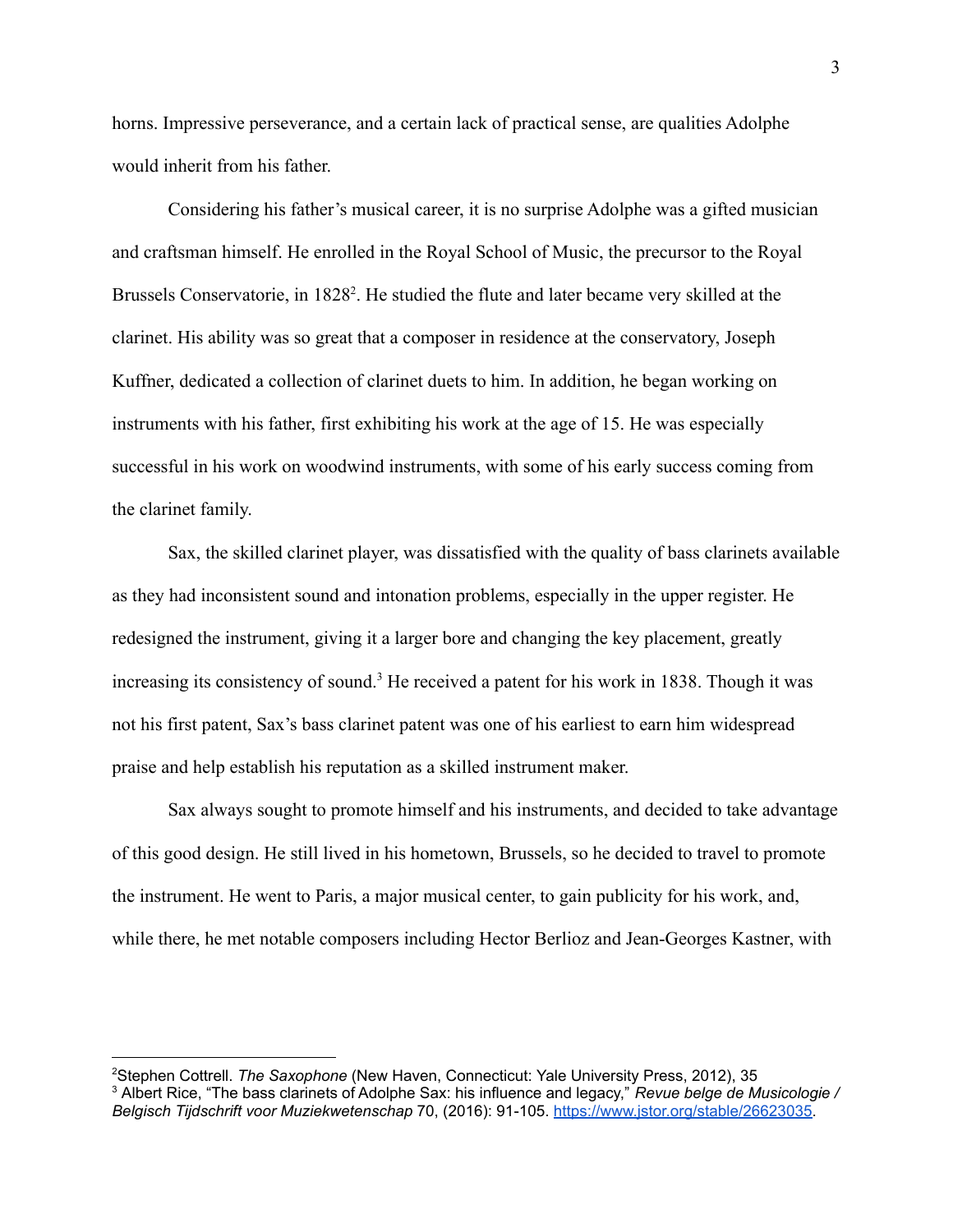whom he would maintain close relationships for many years<sup>4</sup>. Both composers praised the improvements his instrument offered and helped him gain some notoriety in France.

The success that Sax found promoting his design in Paris contrasted with his experiences at home in Belgium. He exhibited instruments–several clarinets and an early version of the saxophone, the first use of the word–in the Brussels Exhibition of 1841. While his instruments were appreciated, he was deemed too young for a gold medal, and received only silver, which displeased him greatly. Further, an aid to the French king, Compte de Rumigny, visited Sax's workshop. He was seeking help for France's military bands, which had been struggling. Perhaps as a result of these events, Sax saw more of a future in France and he permanently moved to Paris in  $1842<sup>5</sup>$ 

His arrival was warmly welcomed by Berlioz, who wrote in his praise, remarking that, "He invents and accomplishes"<sup>6</sup>. He is known to have regularly visited Sax and offered suggestions for instruments alongside mutual friend Jean-Baptiste Arban, a notable brass musician. Sax did everything he could to foster these kinds of connections with many different prominent musicians in France, and was successful. This, alongside his connection to French military bands through de Rumigny, gave him a solid foothold to begin his business in Paris.

# New Instruments in France

After arriving in Paris, Sax began designing new instruments. Off of the success of his bass clarinet design and wanting to make his mark on the Parisian music scene, he became especially ambitious at this point, choosing to create new entire instrument families: collections

<sup>4</sup> Cottrell, *The Saxophone,* 14

<sup>5</sup> Richard Ingham. *The Cambridge Companion to the Saxophone* (Cambridge, United Kingdom: Cambridge University Press, 1999), 3

<sup>6</sup> Ingham, *The Cambridge Companion*, 3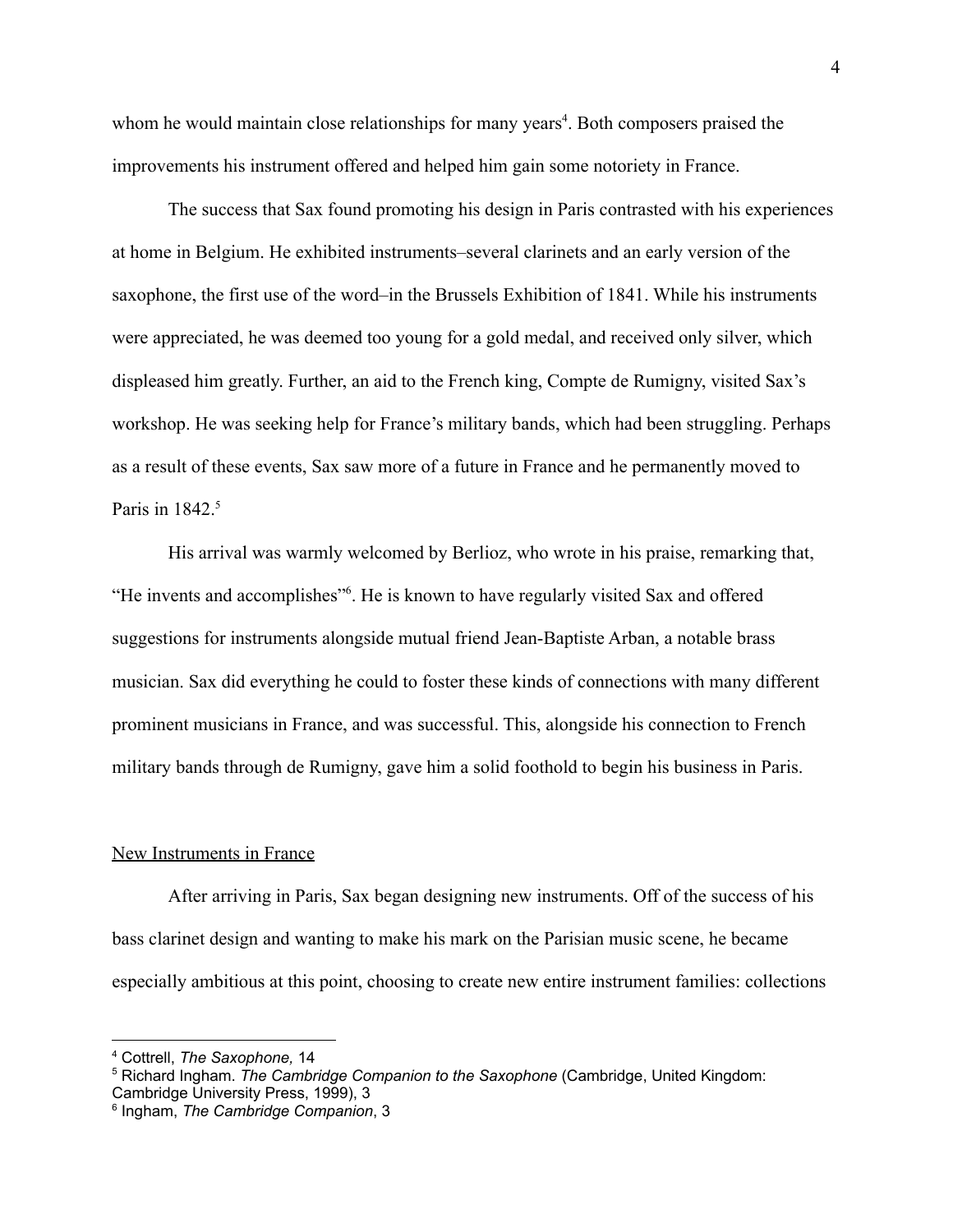of instruments in soprano, alto, tenor, and baritone/bass versions. Designing entire families of instruments offered many advantages: similar design between the instruments gave them a more consistent tone and made moving between the different instruments in the family much easier. For example, the fingerings for each instrument were the same. This meant that sheet music was transposed so that a note always corresponded to the same fingering, no matter which horn was used.

The first instrument family, granted a French patent in 1843, was the Saxhorn family of valved brass instruments. Compared to other brass instruments like the trumpet, the saxhorns offered a warmer, mellower sound. The similarities of the instruments to existing designs, however, would prove problematic for Sax, who faced many accusations of plagiarism through his entire career.<sup>[7](https://d1wqtxts1xzle7.cloudfront.net/49604353/HBSJ_2008_JL01_005_MM_9124-with-cover-page-v2.pdf?Expires=1643838653&Signature=fOuuDlMmSEzB-LdFluuuyd9vrF5Ovdj7jgJSyqAH6dl2yse7JhPTBkFXw~vN8y0GdDuebkAT0GA5ROKydgv6LgkK20PmTh79H20CtSbSuufaDNXh8yFP1ok78LZlFwa1duN4h3Vj0jWWJVi-9uY5K1zXjIfoR0fYsybVnXrnxOfKddGUNghfcW-rHarqqPYiCMDrcuKwaSJhYCmjOD7SvPK~EZtYOgfcTCKNVmlECnFpe1-7iCYaNftSydEtE-CfXXHn9DBNoB5skEHm6gQ9hcGqKS40aB~k7Si11sna942TKJgvOl2MCMvaWFdJDaEa9YNyXyUW2EasEmF2TcQ3Pg__&Key-Pair-Id=APKAJLOHF5GGSLRBV4ZA)</sup> Despite the difficulties, the Saxhorns were an overall success, with baritone and alto models seeing continued use today in the military band tradition, where they are known as the Baritone Horn and Alto Horn. The Flugelhorn, still very much in use today, originated from the soprano member of the Saxhorn family.

In 1845, Sax patented another instrument family, the saxotrombas. Saxotrombas were also brass instruments, similar to saxhorns, but did not see the same widespread use. This family is much more vague than the others, resembling very closely the saxhorn family. No instrument has ever been identified as a saxotromba. Instead, it seems Sax elected to combine qualities of saxotrombas with the saxhorns, merging the two families, rather than creating two separate lines.<sup>7</sup> This makes sense considering both instrument lines fall in the brass family and would have likely served a similar purpose.

<sup>7</sup> Eugenia Mitroulia, "The Saxotromba: Fact or Fiction?," *Journal of the American Musical Instrument* (2009): 123+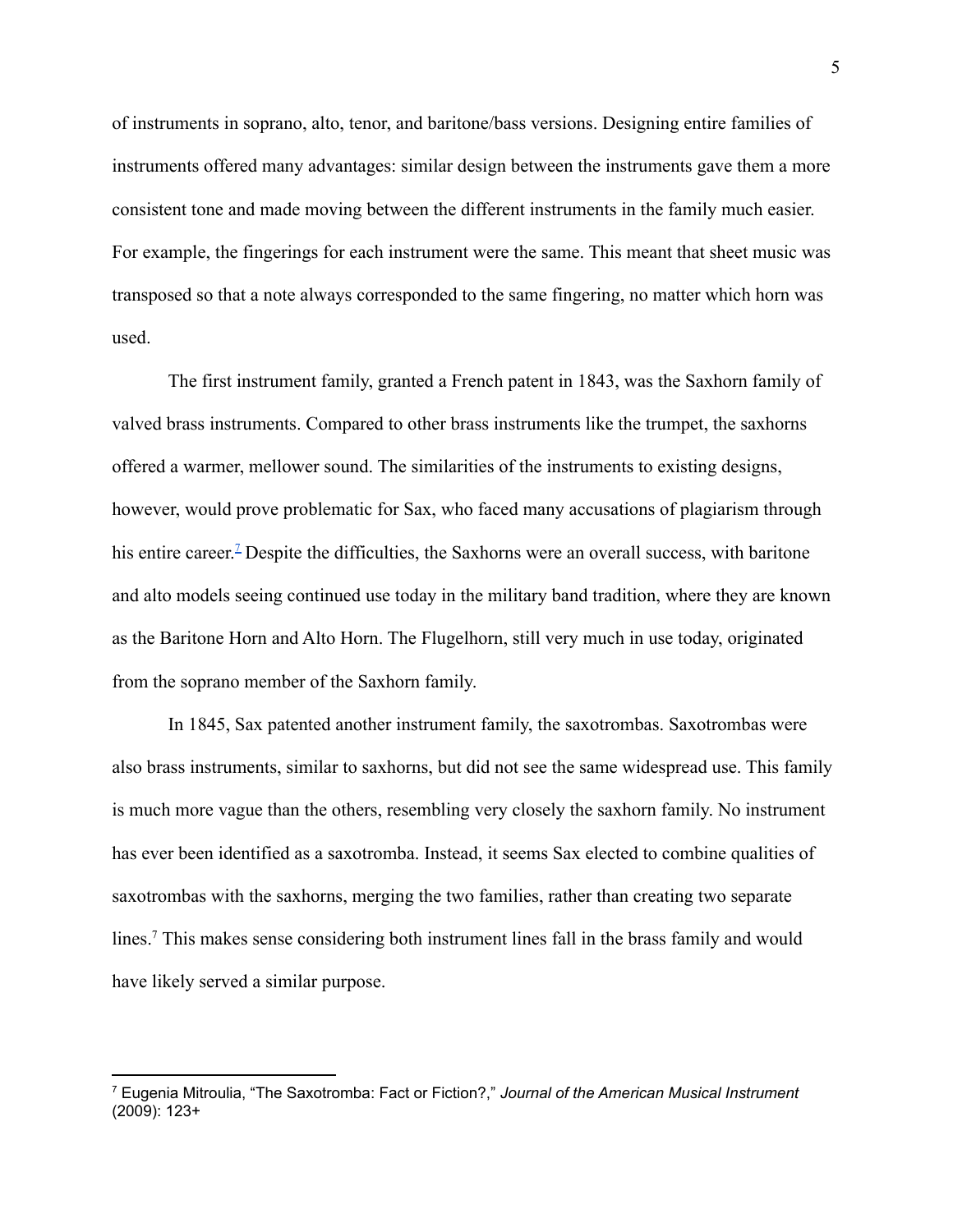French military bands, one of Sax's primary reasons for moving to Paris, were a major focus for all of his instruments. He wrote letters to his old contact de Rumigny, France's Minister of War Marshal Soult, and the French king, suggesting that his instruments be adopted in the military ensembles. The traditional instrumentation that they were using was not satisfactory– the sound of the ensembles was weak. Many of the instruments they used produced sound that did not carry well outdoors where they typically played. Soult, the Minister of War, requested a comparison of musicians playing on traditional military band instruments and Sax's instruments. Sax felt his instruments were superior and promptly organized the comparison. Two ensembles were formed, one with 32 musicians playing the traditional military band instruments and another with nine musicians performing on Sax's instruments. The sound of Sax's instruments was deemed superior, so he drafted a formal proposal for a new military band instrumentation which included many saxhorns in the place of traditional instruments.<sup>8</sup>

#### The Saxophone:

For the first few years Sax spent in Paris, all of his major patents were instruments in the brass family. That would change in late 1945 when Sax submitted a patent for the saxophone. Sax, primarily a reed player, spent many years perfecting the design, likely because wanted his first major contribution to the woodwinds to be high quality. The patent was approved in 1846, allowing him to produce the instrument starting that year.

The Saxophone also demonstrated Sax's continued focus on military bands. In the patent for the instrument, he identified several of the issues the instrument aims to solve. He remarked that only brass instruments had the timbre and projection necessary to produce a quality sound

<sup>8</sup> Cottrell, *The Saxophone*, 20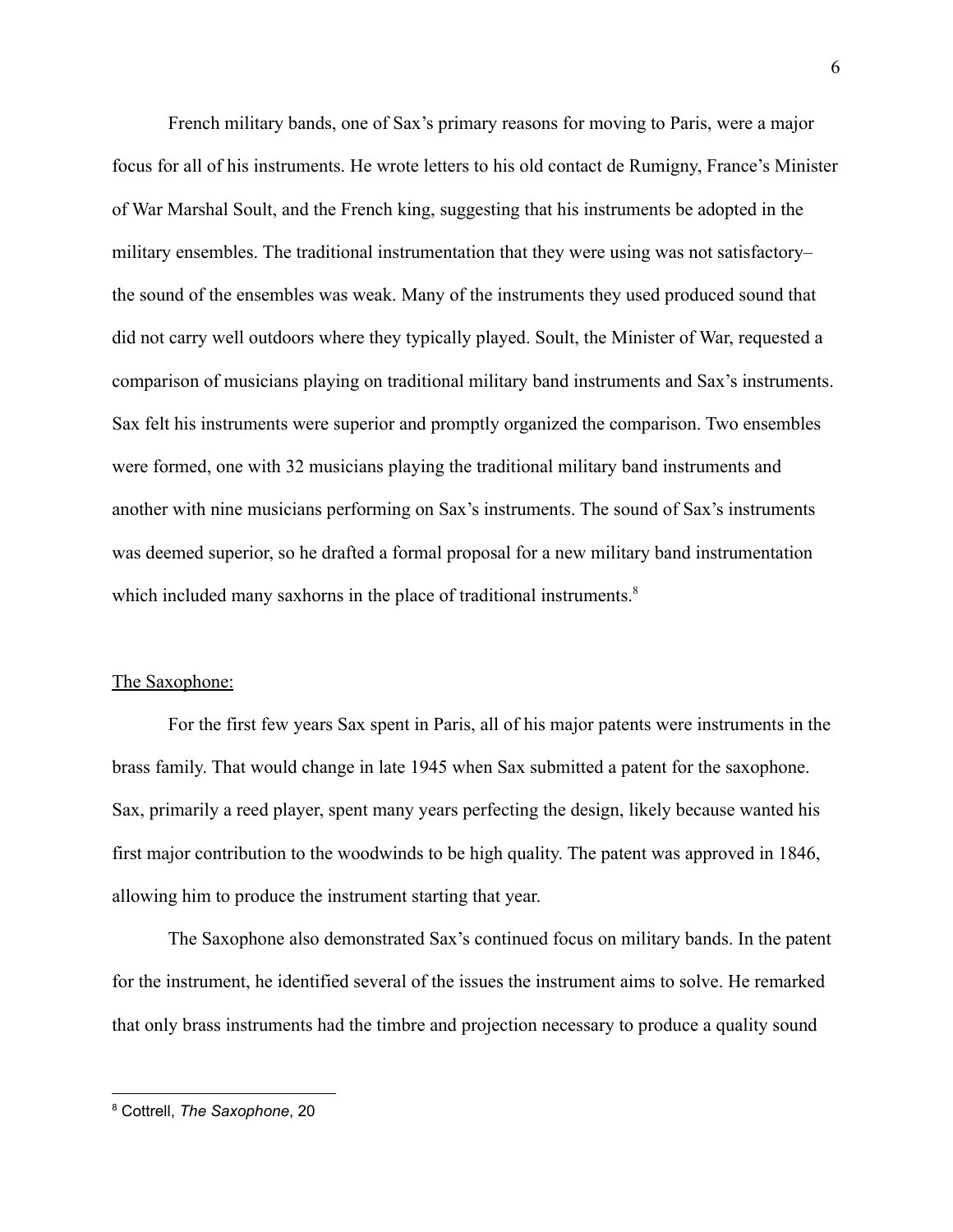outdoors, and that saxophones would bring that quality to the woodwinds.<sup>9</sup> These qualities made the saxophone a logical choice for use in military ensembles, and Sax revised his proposed instrumentation to include them once they had been patented. His suggested instrumentation was officially adopted by the French government.<sup>10</sup>

The adoption of this instrumentation was a major success for Sax, with full sets of Saxhorns and two saxophones required for every military band regiment. Further, because the instruments were requisite in those ensembles, the French military academy of music, Gymnase de Musique Militare, had to begin teaching Sax's instruments. JB Arban, Sax and Berlioz's friend and accomplished brass player, became professor of Alto Saxhorn. Jean Cokken, the academy's professor of bassoon, took on an additional duty and became the first professor of saxophone.<sup>11</sup>

Sax's success with the French military bands meant that he would be the primary supplier of instruments for the French military. This greatly displeased rival instrument manufacturers, and, in retaliation, many of them filed lawsuits against Sax, claiming that the saxophone was simply a copy of other instruments. Some resorted to attacking the instrument, with one even claiming that, "The saxophones sound hollow and wrong."<sup>12</sup> These attacks continued for a while and made the promotion of the saxophone more difficult.

#### Sax's push for the saxophone:

Sax always did what he could to advocate for his instruments, but saxophones were a unique challenge. In addition to pushback from peers, Sax faced difficulties promoting an

 $^9$  Ibid., 38

<sup>10</sup> Ibid., 21

<sup>11</sup> Ibid., 22

 $12$  Ibid., 24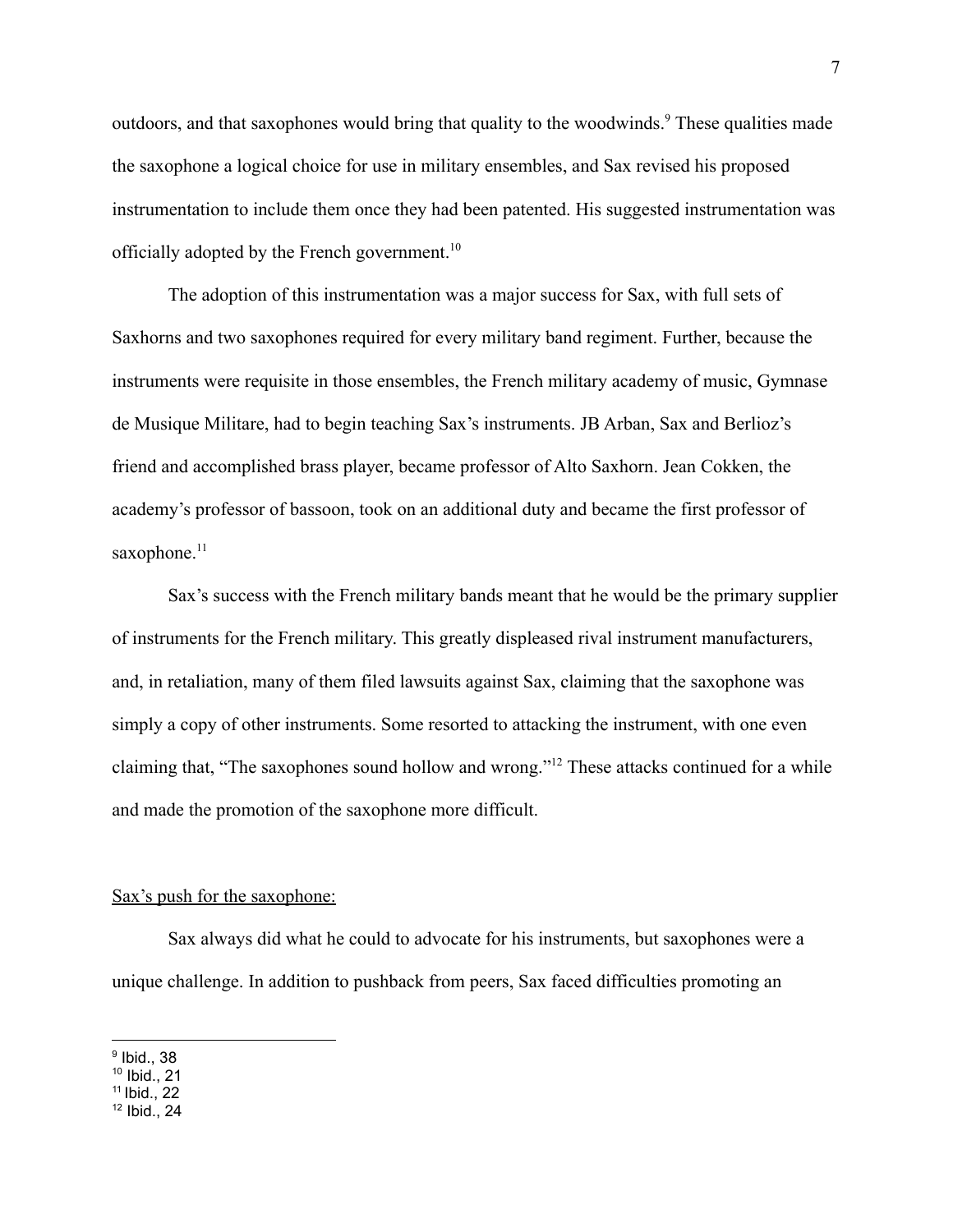entirely new class of instrument. Saxhorns were an evolution of existing instrument design and so relatively easy to add to an ensemble, but saxophones were essentially new. Achieving widespread adoption of a new instrument was a daunting task, so Sax did what he could to overcome it. His efforts began with finding places to train new saxophone players. Cokken's saxophone course at the Gymnase de Musique Militaire was closed by 1850. His was the only major saxophone education program at the time, so its closure meant there were no resources for musicians to learn the instrument. Sax took matters into his own hands and, in 1856, he, with the support of Berlioz, asked for a saxophone class to be opened in the Paris Conservatory to continue the education of saxophone players for military bands. A course was created and Sax himself was the instructor. As the instrument was only for military band use, the saxophone course was deemed less important than others and Sax never became a full professor. 13 In order to help create jobs for his saxophone students, Sax, always an advocate for his instruments, proposed yet another military band setup in 1854, this time including two of each instrument in the saxophone family, in addition to the large number of saxhorns. This was accepted and put Sax into a very prominent place in the French military band scene.<sup>14</sup>

Sax devoted much of his life to promoting his instruments. Skilled saxophone players would require repertoire to play, so he forged relationships with composers, who were his best chance at getting repertoire for the instrument and shifting public opinion in favor of the instrument. He even ran his own publishing business from 1858-1878, promoting material mostly written by friends and close colleagues. Despite the many vocal critics he faced, his close friends, including Berlioz and Kastner, always supported the saxophone. The relationships that Sax cultivated with composers and prominent figures in the French music scene helped to keep

<sup>13</sup> Ibid., 34

<sup>14</sup> Ibid., 29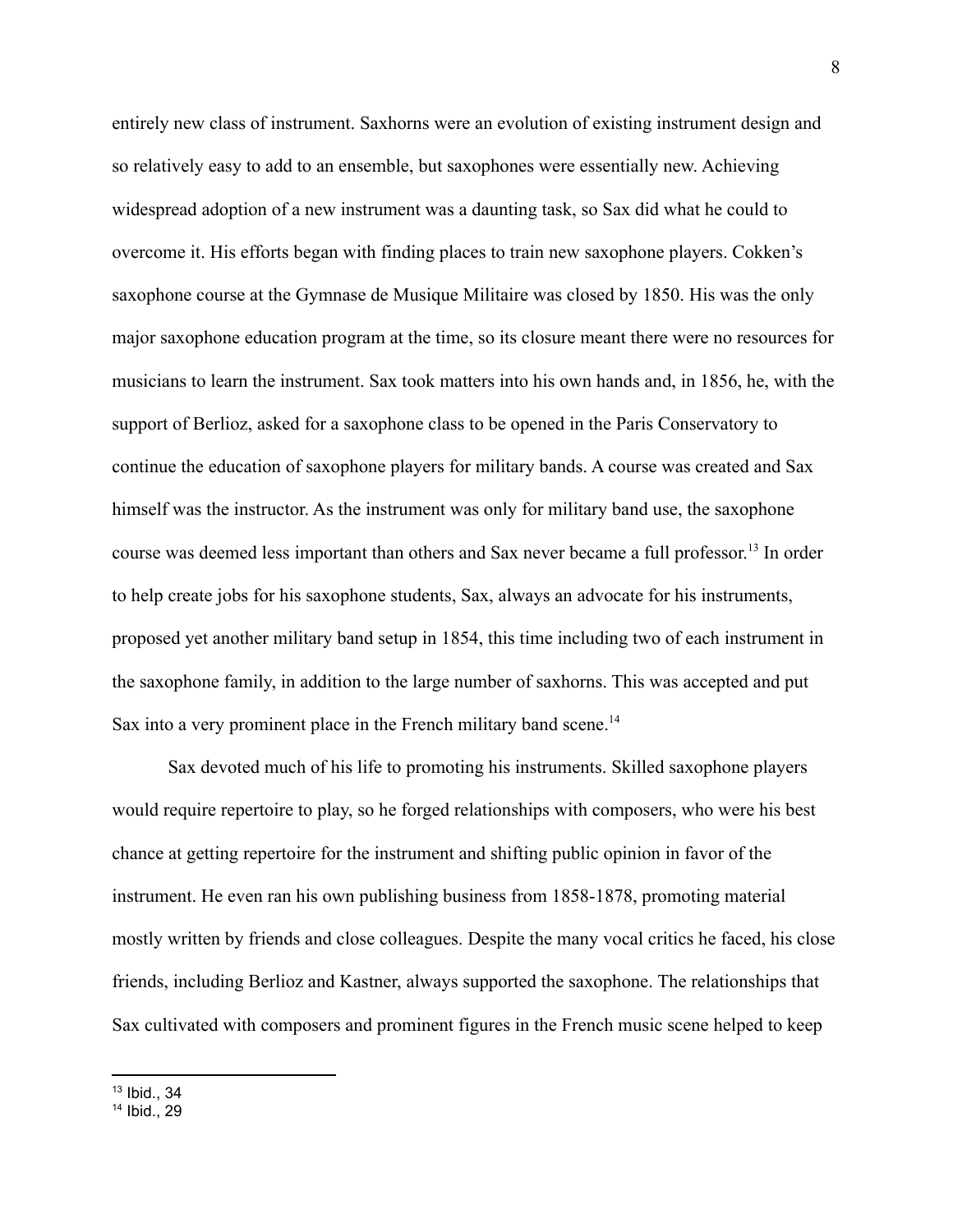him influential, and keep the saxophone relevant. He knew that without his connections, the saxophone would have no chance, so he shaped his life around preserving them. In an effort to maintain his social status to ensure he could continue to promote his instrument, he even refused to marry the mother of his children, who was lower-class, fearing that she would harm his reputation.<sup>15</sup>

Much of Sax's effort, unfortunately, was in vain. Many of his prominent contacts died in the 1860's, including Kastner and Berlioz, so his influence waned. Sax, like many rival instrument manufacturers, came from a background of teaching and performing, not from business. Even if the saxophone had been universally well received, it never could have taken off without strong supply to support it. Sax's operation was small compared to many of his rivals–it is thought he generally employed a maximum of around 70 people. In comparison, a rival instrument manufacturer, Pierre Louis Gautrot, had up to 1600 workers by the 1870's.<sup>16</sup> Further, his continuous legal problems put a large financial burden on him. Sax declared bankruptcy in 1873 and again in 1877, forcing the liquidation of his instruments<sup>17</sup>. He lived the rest of his life quietly, never financially or socially recovering. He died in 1894. Though Sax struggled in his life, his instruments never would have achieved the incredible popularity that they enjoy today without his efforts.

# The Saxophone in Classical Music

#### In Europe:

Any instrument, no matter how good the design, needs music to play. Despite Sax's relatively extensive connections in the French music scene, classical material for the saxophone

<sup>15</sup> Ibid., 31

<sup>16</sup> Ibid., 95

<sup>17</sup> Ingham, *The Cambridge Companion*, 9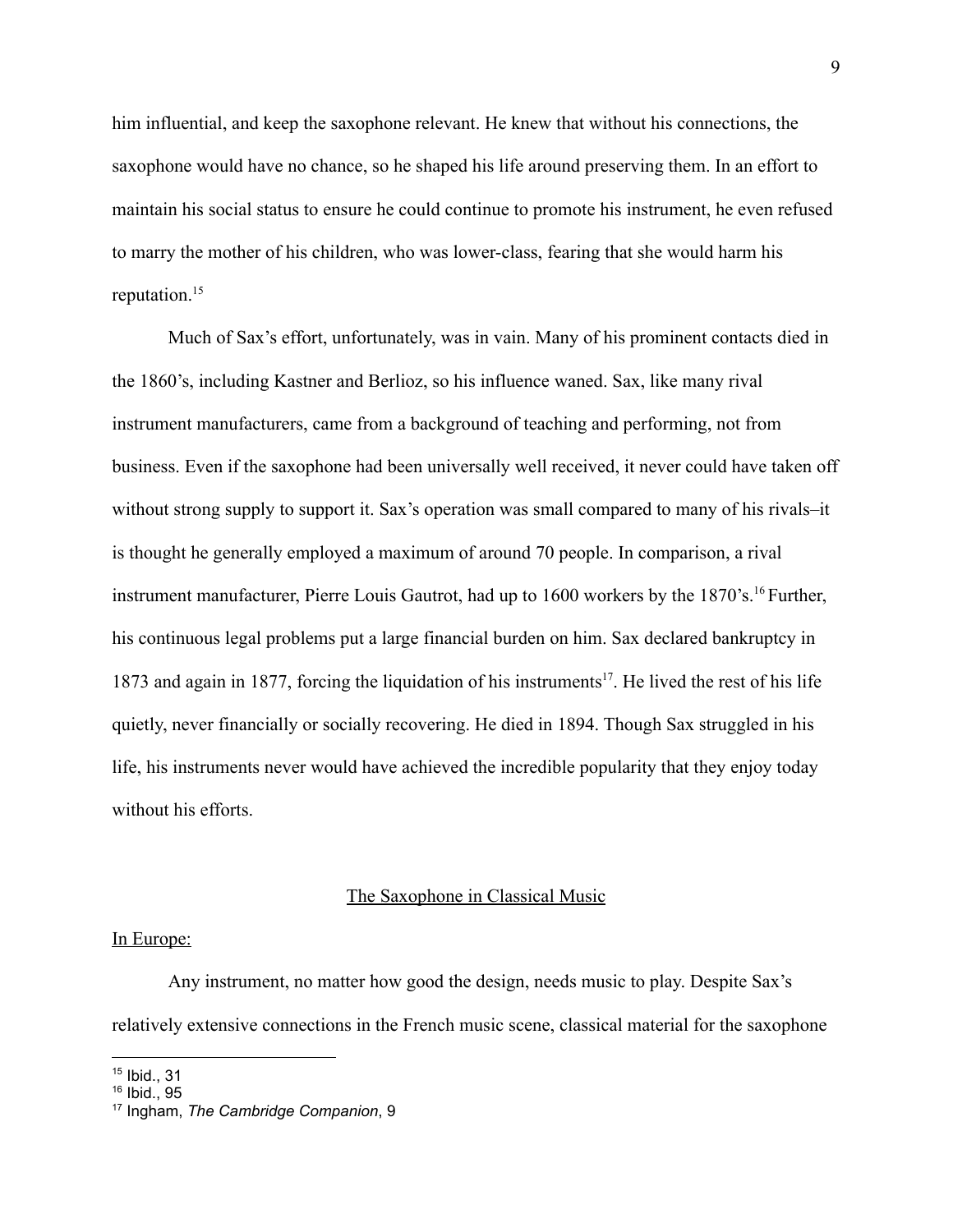was rare.<sup>18</sup> Even Berlioz, a vocal supporter of Sax and his instruments, did not write much material for it. One of his only contributions was an 1844 arrangement, now lost, of his piece *Chant Sacre* for six wind instruments, including several saxhorns and a saxophone. Written before the saxophone had been granted a patent, the piece was likely composed to show the capabilities of Sax's instruments. It was performed in Sax's workshop, with the man himself on the saxophone.<sup>19</sup> Berlioz's lack of additional material for the instrument is curious considering how highly he praised it, but likely had to do with his own personal life–much of his work in the 1850's-60's was poorly received, and adding saxophone would have been another area for critics to attack, given the controversial nature of Sax's instruments.

Georges Kastner, another good friend of Sax, wrote for bass saxophone in C in his 1944 opera *The Last King of Juda.* This is a very unique instrumentation decision and, again, occurred before the instrument was patented.<sup>20</sup> Kastner also published an early saxophone method book, written in collaboration with Sax, in 1846. Many different method books were written in this time period, with authors eager to take advantage of a new, potentially very popular instrument. Cokken, the professor of bassoon and first professor of saxophone at the French military music academy, also produced a method book that year.<sup>21</sup> Given the instrument's adoption in military bands and Sax's close relationship with the performers, these are not surprising. The books were doubtless a huge success for Sax–better, more available material means more people buying and playing the instruments. Despite these successes, however, the instrument did not gain much traction outside of Sax's circle.

<sup>18</sup> Cottrell, *The Saxophone*, 103

<sup>19</sup> Ibid., 104

 $20$  Ibid.

<sup>21</sup> Ibid., 100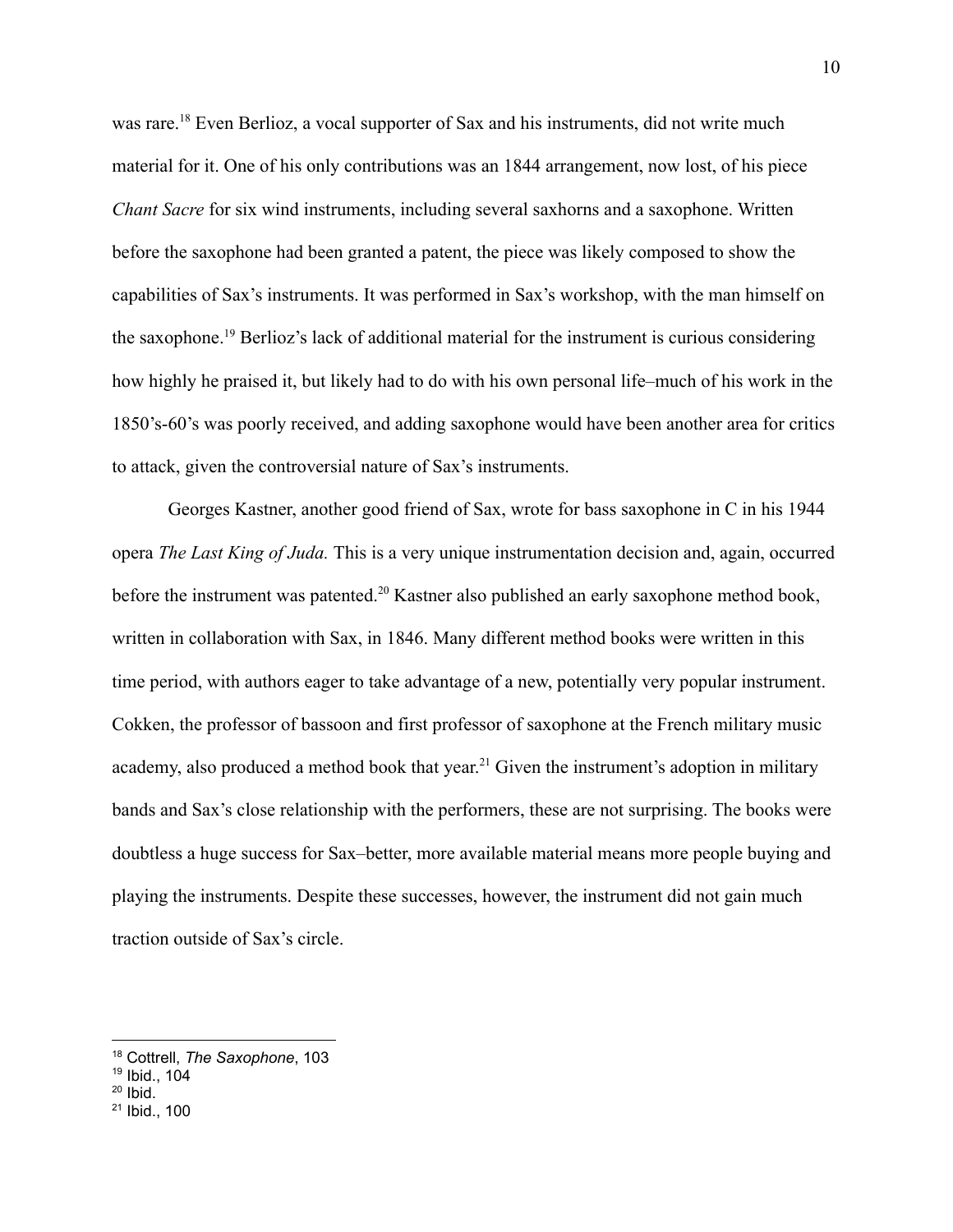In an effort to increase the amount of repertoire available for his instruments, Sax started his own publishing company in Paris which he ran from 1858-1878.<sup>22</sup> The company published many works, including 35 pieces for saxophone and piano. Much of the material was written by friends of Sax, notably Jean-Baptiste Singelee, who wrote many early works for the instrument.  $23$  He wrote for all of the commonly used instruments in the saxophone family, and also notably wrote the first saxophone quartet–soprano, alto, tenor, and baritone–with his 1857 *Premier Quatuor Op. 53*. The material was, in general, relatively lighthearted, written more to show off capabilities of the instruments than to make serious artistic statements. <sup>24</sup> Unfortunately, this played into the negative perception of Sax's instruments by many critics who did not take the instrument seriously.

Outside of the material written by Sax's contacts and, largely, published by the man himself, concert saxophone repertoire remained relatively scarce, especially in his lifetime. Bizet wrote for saxophone in his *L'Arlésienne Suite,* originally incidental music for the play *L'Arlesienne* by Alphonse Daudet. While the play was poorly received and did not run for long, Bizet's music was very popular. The score was performed in 1885 as two orchestral suites.<sup>25</sup> The piece was written for pit orchestra and calls for alto saxophone despite the limited number of musicians available in such an ensemble. The saxophone had an expressive role in the piece and played through it consistently, not just occasionally to add color. The instrument's strong sound added to the effect of the piece and is essential to the character of the music. Any other instrument would not have been able to fill the role. The saxophone was fully taken advantage of in this piece. This use of the instrument–as an essential part of the music–was not typical in

<sup>22</sup> Ibid., 34

<sup>&</sup>lt;sup>23</sup> Matthew Lombard, "A "Revolution in the Making": Rediscovering the Historical Sonic Production of the Early Saxophone" (Ann Arbor, Michigan: ProQuest LLC 2019)

<sup>24</sup> Cottrell, *The Saxophone* 99

<sup>&</sup>lt;sup>25</sup> Hugh Macdonal, "Review of The Original Version of Bizet's L'Arlesienne, by Geroge Bizet and Herve Lacombe," *Notes* 71, no. 2 (2014): 345-349. https://www.jstor.org/stable/44734908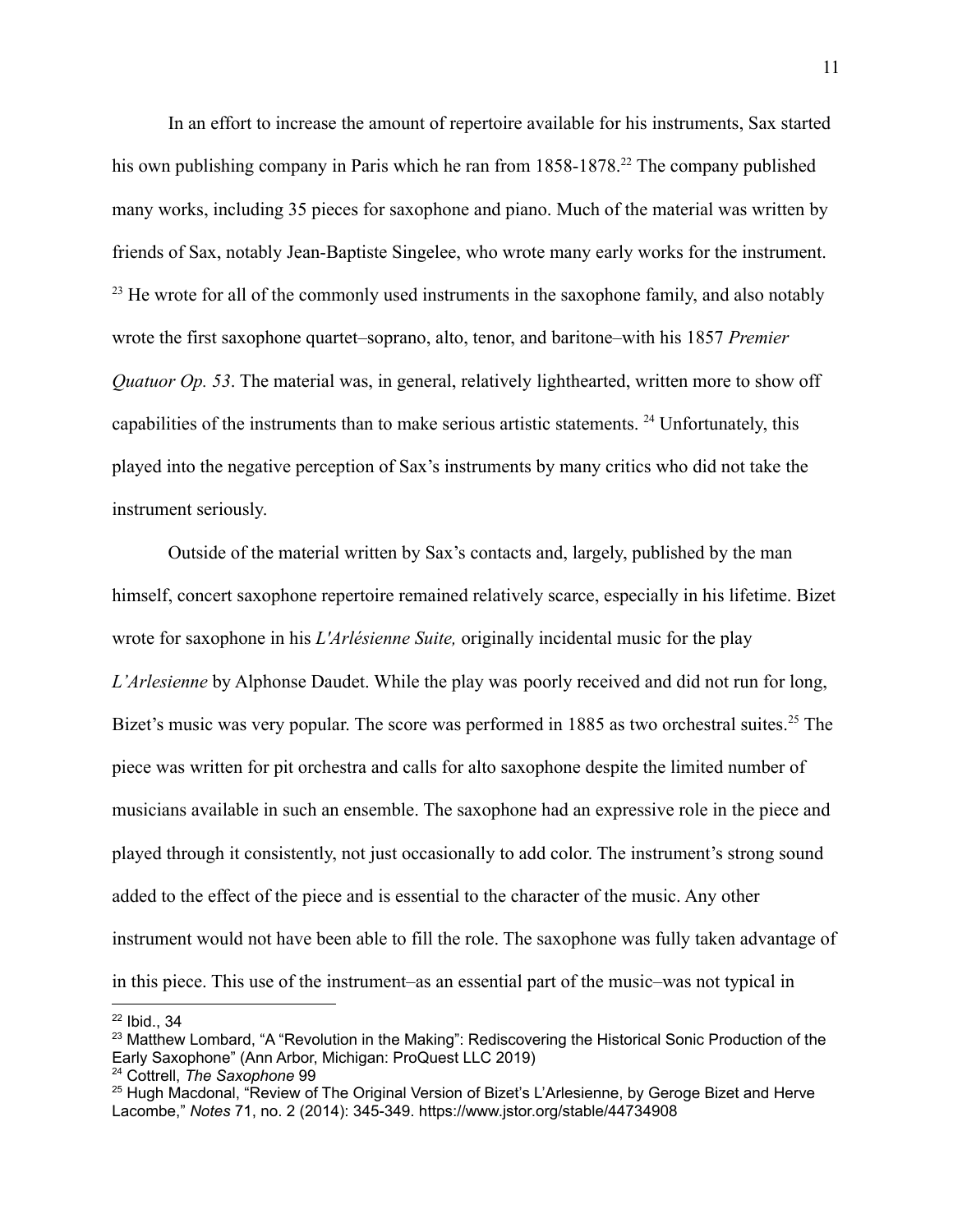concert music of the period. It saw occasional use like this for many years, but was never prominent enough in classical music to become fully established.

In opera, however, the saxophone found more of a footing. While other genres of classical music were very well established, somewhat elitist, and difficult to change, opera was more flexible. It was popular in France in the middle of the 19th century and somewhat relied on novelty and experimentation to help draw in audiences.<sup>26</sup> The saxophone fit this role perfectly–it had a unique sound that was seldom heard in other contexts.

Further, Sax was the director of the banda at the Paris Opera–musicians who played off to the side of the stage–until two years before his death.<sup>27</sup> He attempted to use this position to push for his instruments in their productions, and finally saw some success. Several composers at the opera gave it central roles in their works. Ambrose Thomas wrote for the instrument in *Hamlet* (1868) and *Francois de Rimini* (1882).<sup>28</sup> Jules Massenet wrote frequently for the saxophone, notably in *Werther* (1892). Vincent D'Indy even wrote for a saxophone quartet in his 1897 opera *Frevaal*. <sup>29</sup> The saxophone played such important roles in these compositions that by 1879 it was listed in the official instrumentation of the French Opera. It was performed by the bass clarinet player in the ensemble.<sup>30</sup> Had Sax lived for a few decades longer, it is possible that he could have continued to expand the success the instrument had in opera. Unfortunately, as his influence waned and he left his position at the opera, the instrument never rose beyond occasional use.

Second wind from the United States:

<sup>26</sup> Cottrell, *The Saxophone,* 103

 $27$  Ibid.

<sup>28</sup> Ibid., 106

<sup>29</sup> Steven Huebner, *French Opera at the Fin De Siecle* (Oxford, United Kingdom: Oxford University Press, USA, 2006), 324

<sup>30</sup> Cottrell, *The Saxophone*, 108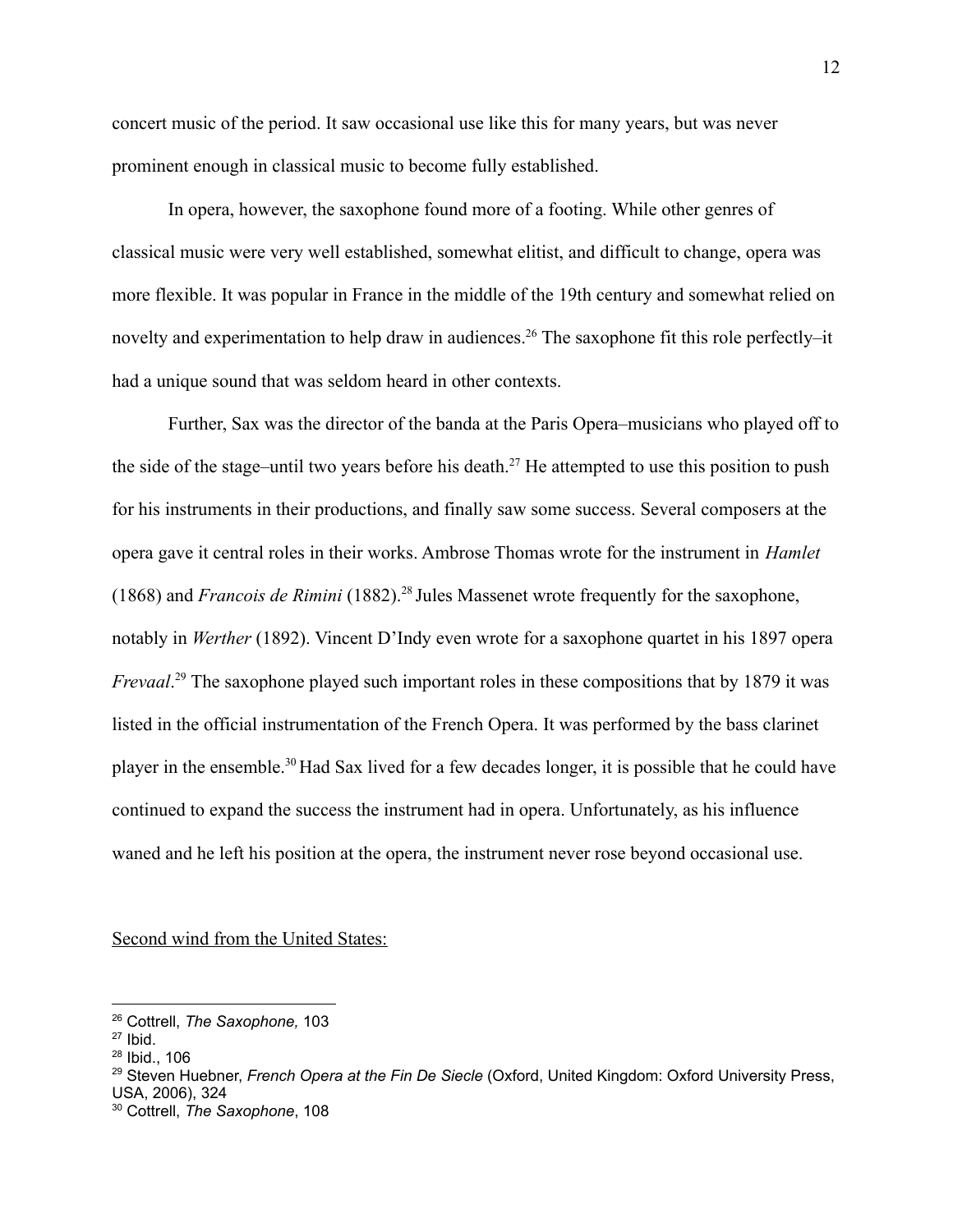As the saxophone struggled in European classical music, the instrument was gaining traction in popular music in the United States, spurred on by a number of virtuosic soloists educated in the saxophone courses of European conservatories. An important American in the history of classical saxophone music was Elise Hall. She was born in 1853 and lived in France for much of her childhood before moving to New York and marrying a doctor. She began learning the saxophone later in life at the suggestion of her husband, who hoped the instrument would help her recover from Typhoid fever.<sup>31</sup> After his unexpected death in 1897, she devoted much of her time and money to it. She commissioned saxophone works from many very prominent French composers, and even premiered some for a Boston Orchestra Club which she helped found. Her performances were very high quality, and earned her praise from music elites of the period.<sup>32</sup> Some of her commissions include Vincent D'Indy's 1903 *Choral Verie* for alto saxophone and orchestra, which she premiered in Paris, Charles Loefller's 1900 *Divertissement Espagnole*, and, most significantly, Claude Debussy's *Rhapsody for saxophone and Orchestra*.

Debussy's work and his reaction to the commission offer an interesting window into the perception of the saxophone by many composers around the turn of the century. Expressing his frustration with the commission, he referred to Hall condescendingly as "The saxophone lady" and called the saxophone a "ridiculous instrument."<sup>33</sup> Though commissioned and paid for in 1903, Debussy did not deliver the piece to Hall. Instead, he completed a draft of the work and abandoned it, passing away before completing it. His close friend, orchestrator Jean Roger-Ducass, completed the piece as faithfully to Debussy's style as he could.<sup>34</sup>

<sup>31</sup> Ibid., 243

<sup>32</sup> Ingham, *The Cambridge Companion*, 38

<sup>33</sup> Cottrell, *The Saxophone*, 244

<sup>34</sup> James Noyes, "Debussy's "Rapsodie pour orchestra et saxophone" Revisited," *The Musical Quarterly* 90, no. 3/4 (Fall-Winter 2007): 516-445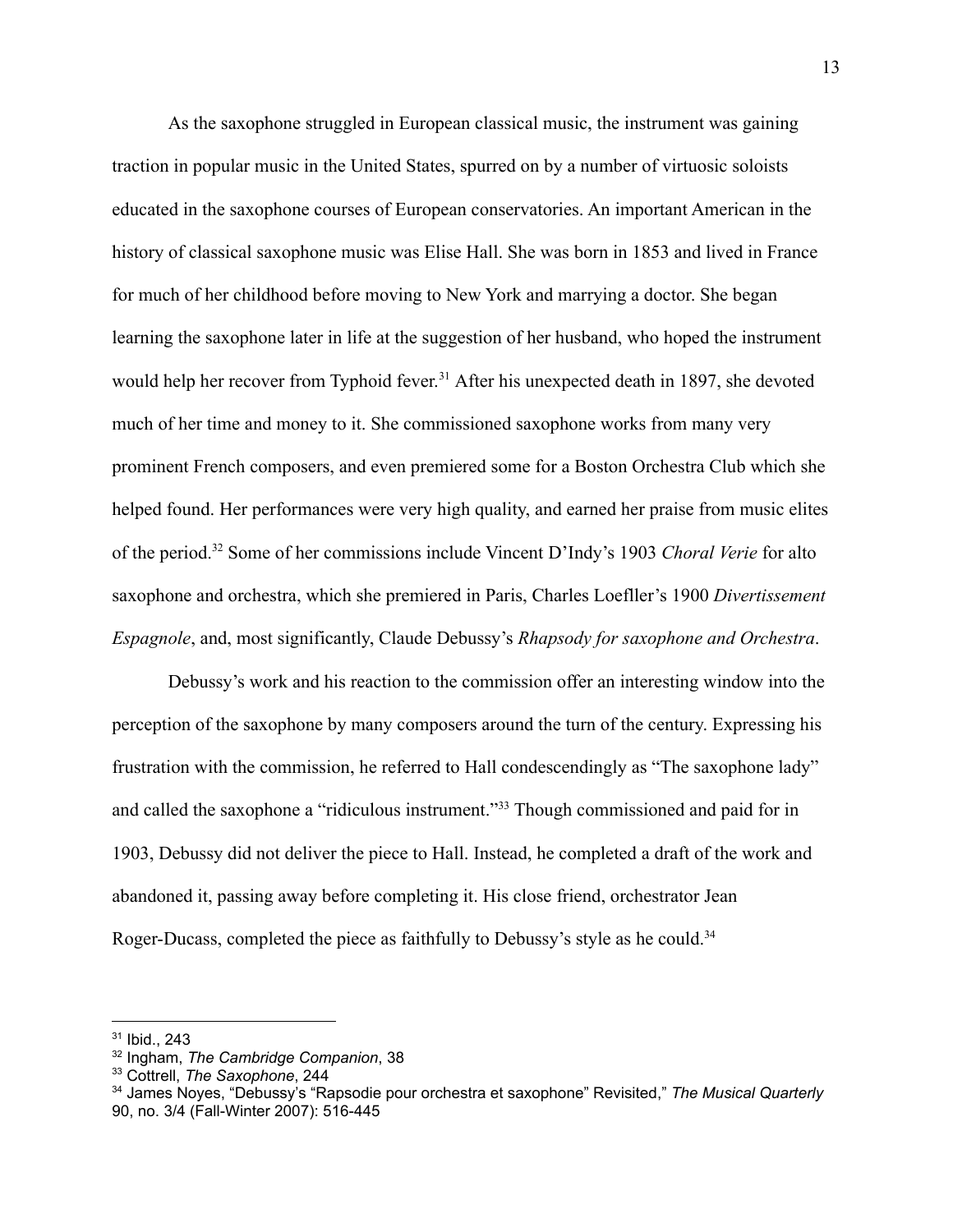Debussy's *Rhapsody* used the saxophone in a unique way. While one might expect the piece to feature the instrument prominently and consistently, and take advantage of its ability to play highly technical passages, that is not the case. Considering Debussy's attitude to Hall and the instrument, echoed by many of his contemporaries, there are many possible causes for this unique use of the instrument. He never wrote other material for the saxophone and didn't take it seriously as an instrument, so he took advantage of only the most surface level quality of the instrument: its timbre. The *Rhapsody* is an orchestral piece with a saxophone to add color, more than a saxophone solo.

Though the turn-of-the-century works commissioned by Hall were incredibly important in getting quality repertoire and exposure for the saxophone, it still did not achieve widespread popularity in classical music. The decades after Hall's push for the instrument saw a return to limited material being written for it in Europe. It was not until the immense popularity of the saxophone in the United States, brought to Europe through its fixation on jazz, that it would enter the minds of classical composers as a viable musical instrument to be taken seriously.

# The Saxophone in Jazz and Popular Music

While the saxophone struggled to integrate into the very well established and somewhat elitist classical music tradition, there was much less resistance in the context of popular music. Very early in the saxophone's life, numerous European musicians had come to prominence as soloists on the instrument, often going on far-ranging tours including England and even the United States. The Belgian-born Henri Wuille (1822-1871), for instance, was a clarinet player who took up the saxophone after its patent and one of the first performers to play in the two countries. Charles-Jean-Baptiste Joualle was another prominent soloist who garnered praise for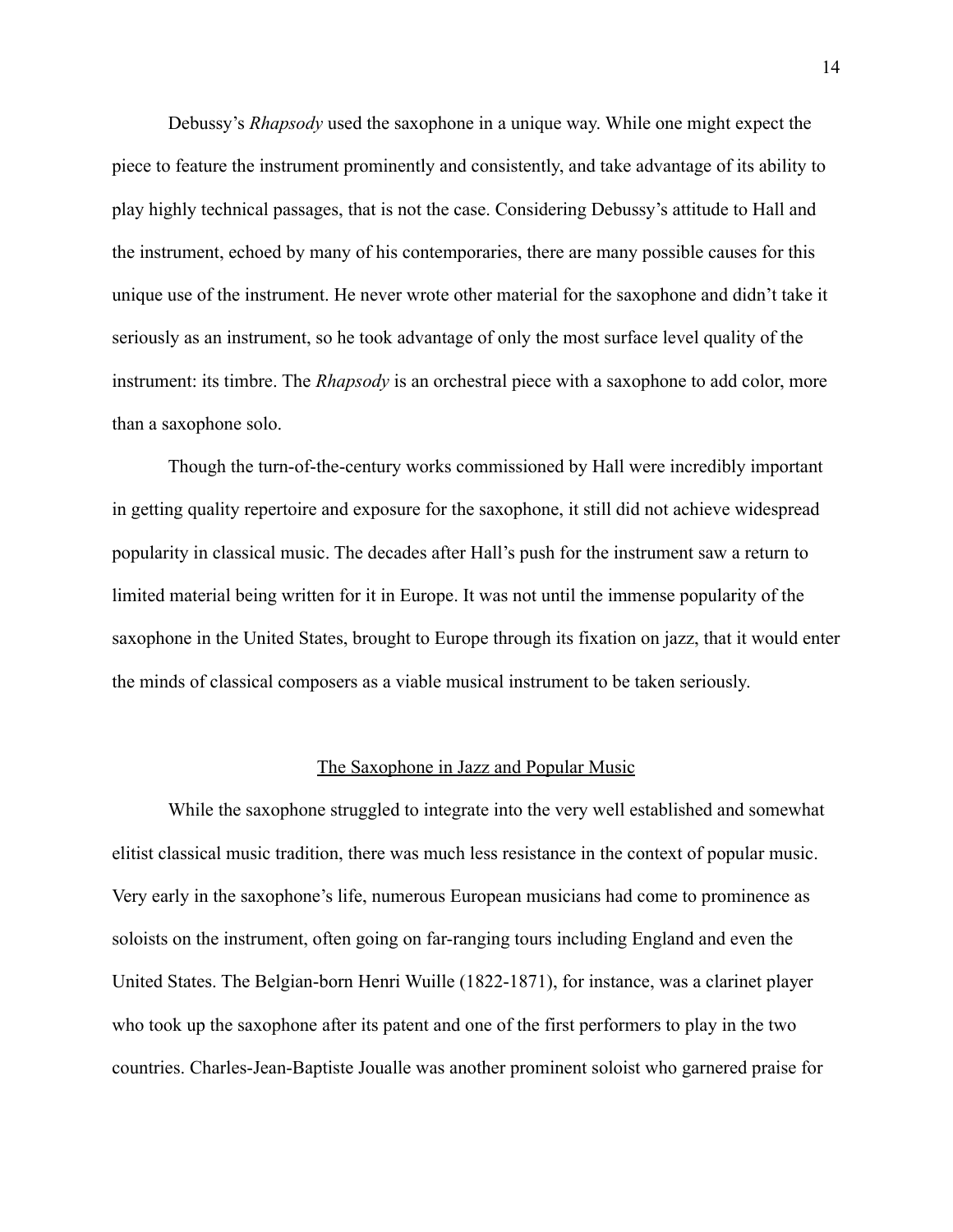both himself and the instrument with remarks made on the "incomparable and expressive qualities"<sup>35</sup> it had. Skilled soloists like Wuille and Joualle were heard mostly in promenade concerts–casual music events where audience members could stroll through a garden listening to music. While more formal concerts were only accessible to the upper-classes, these concerts were more open to everyone. They were much less expensive and consisted of more accessible popular music.<sup>36</sup> Wuille and Joualle both frequently performed at such events through their association with Louise Jullian, the organizer of the concerts. These very well-attended events were often peoples' first exposure to the saxophone, which was often featured in them. Thousands of people came to each concert. Given the casual nature of the performances, the saxophone did not meet the resistance it did in formal concert settings.

In the United States, Wuille's performances were very well received. He performed in New York with an ensemble organized by Jullian in late 1853 and was given praise for his playing. A US composer, William Fry, wrote *Santa Claus: A Christmas Symphony* for Jullian's ensemble in the same year, marking the first time an American composer had written for the saxophone. This was the start of a huge increase in popularity of the instrument in the United States, spurred on by many incredible solo players like Wuille.

Edward Lefebre was another player who rose to prominence in promenade concerts. He was born in the Netherlands 1834 and permanently relocated to the US in 1872. In the United States, he became even more well known and gave many popular performances in the 1870's and 1880's. He also played saxophone in the well-known Gilmore Band and was later the saxophone section leader in the Sousa band, where he was dubbed "the saxophone king" <sup>37</sup> Lefebre was a

<sup>35</sup> Ingham, *The Cambridge Companion*, 38

 $36$  Ibid.

<sup>37</sup> Ibid., 37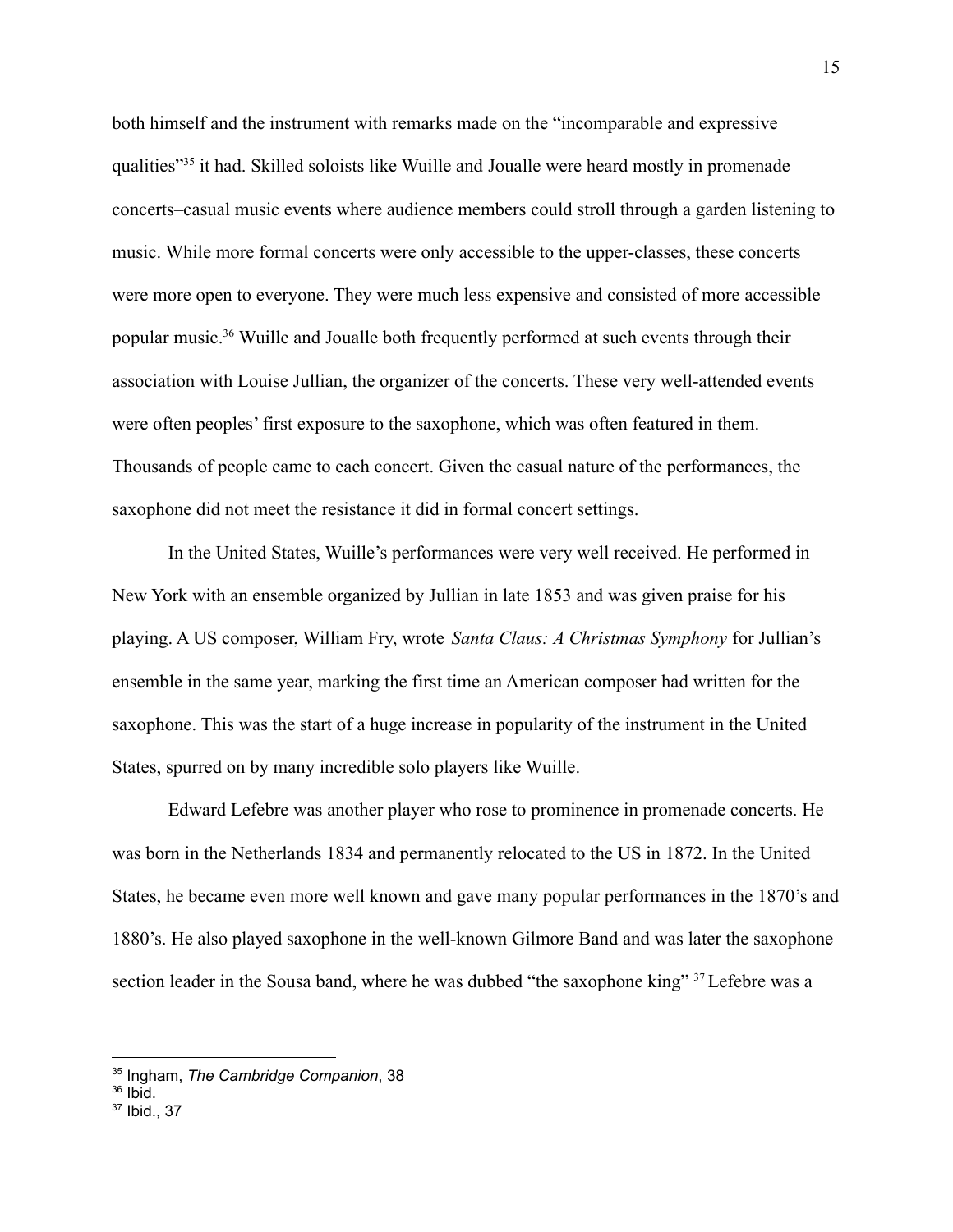fixture of the ensemble and rose to national prominence through the exposure the ensemble brought him.

John Phillip Sousa, the enormously popular American band leader, got his start with military ensembles. He included saxophones in his bands from the 1880's on and, by 1892, he left military life to found his own ensemble, the Sousa Band, where he continued to employ them.<sup>38</sup> The band, incredibly popular with the American public, performed a wide variety of music, from classical works to popular music of the period. Importantly, they largely played arrangements. This meant that the saxophone's lack of history in the music they played was not an issue - a new part would simply be created in the arrangement. This, alongside the more casual nature of the concerts, removed many of the barriers the saxophone had faced in Europe.

Promenade concerts and the Sousa band were not the only venues where the saxophone saw success. It was also prominent in vaudeville acts, circus music, and minstrel shows. In vaudeville, a large pull for the instrument was its novelty–though it was much more widely known in the United States than before the efforts of Sousa and the European soloists, it was still not widespread. Vaudeville became a mainstay of American entertainment around the turn of the century, further contributing to the saxophone's popularity. One major act that helped establish the saxophone were the Six Brown Brothers, a vaudeville act of saxophone players. The group, firmly rooted in the racism pervasive in American culture, performed popular music in black face. They started performing in 1908 and immediately saw great success and critical acclaim. By 1920 they were reportedly the highest paid musical act in the country.<sup>39</sup> The group was influential in popularizing the saxophone and helped expose many people to the instrument.

<sup>38</sup> Cottrell, *The Saxophone*, 130

<sup>39</sup> Bruce Vermazen, *That Moaning Saxophone: The Six Brown Brothers and the Dawning of a Musical Craze* (New York, New York: Oxford University Press, USA, 2004), 3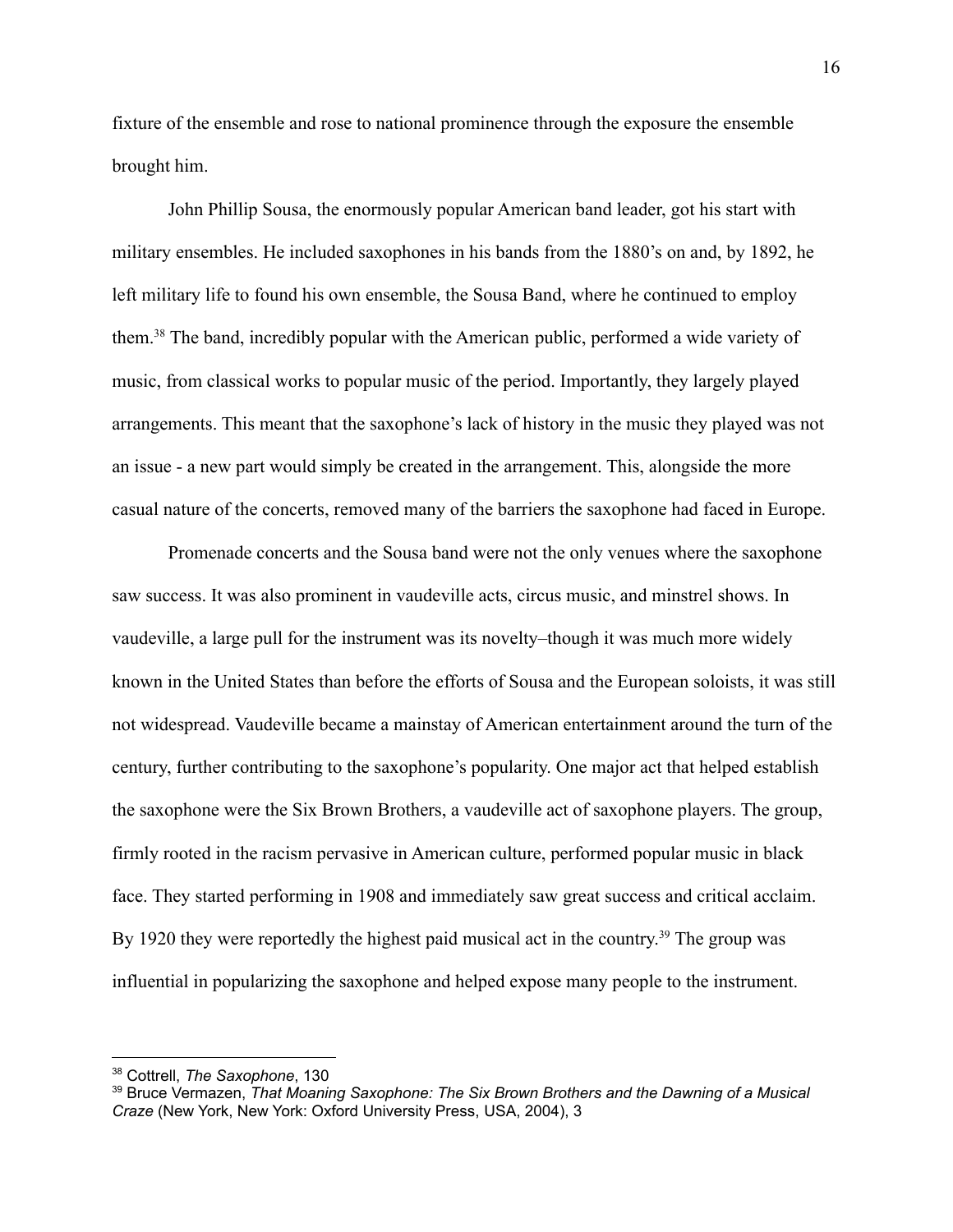Circus music was also vitally important in establishing the instrument in the United States. Circuses hired musicians to perform at shows,which was demanding work. The instruments they used had to be rugged to survive use in such an environment. And they had to be loud to project into the audience. The saxophone was the most logical choice, so it gradually became standard in such ensembles.<sup>40</sup> Minstrel shows, another very popular form of entertainment, also often incorporated saxophone. It was partly through these performances that the instrument finally penetrated mainstream consciousness $41$ 

Finally, the saxophone became a popular instrument among amateur musicians. It offered several advantages compared to other instruments available at the time: the saxophone produced sound more easily than many other wind instruments, it was widely available, and manufacturers began producing a version of the instrument in the key of C, known as the C-Melody saxophone. Typical saxophones are pitched in Bb or Eb, but an instrument pitched in C offered a key advantage–it could play sheet music for voice or piano without having to transpose. Printed sheet music was incredibly popular in the country around the turn of the century and the C-Melody saxophone could easily be used to perform it. These advantages led to a massive increase in the popularity of the instrument in the United States, which would set the stage for its rise in jazz music, easily the music in which the instrument made its most noteworthy contribution.

# The saxophone in jazz:

Jazz originated in New Orleans around the turn of the century. It constituted the first truly original genre of American music, the result of many different music traditions coming together. The history of the genre is complex, and there are many different interpretations of the exact date

<sup>40</sup> Ibid., 136

 $41$  Ibid., 134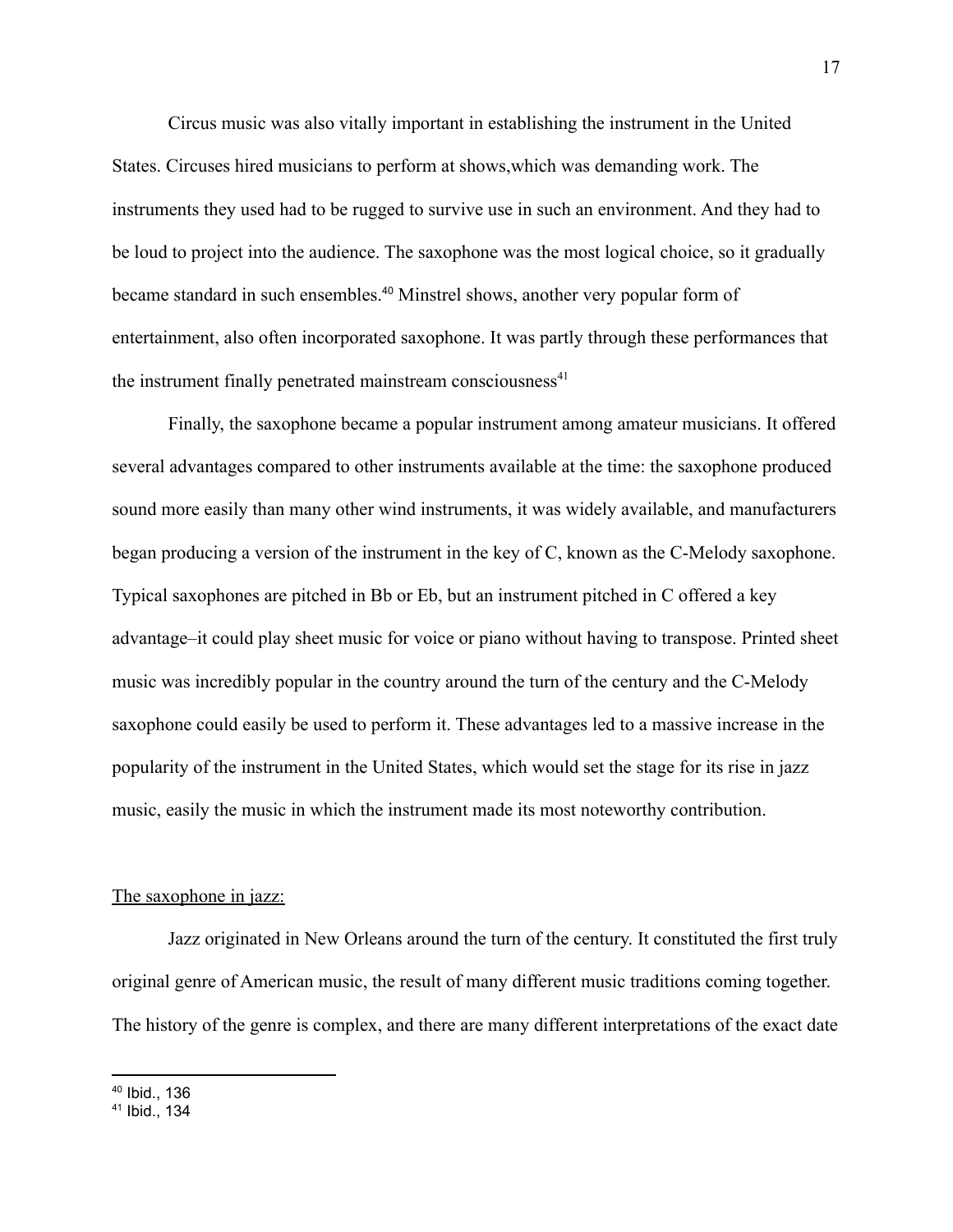it began. By the second decade of the century, however, it is agreed that jazz was established as an artform. The first jazz recordings originated in 1917, created by The Original Dixieland Jass Band. The perception that the band produced the first jazz recordings is likely rooted in racism–the ensemble was made up of only white musicians. This is ironic considering that jazz is a distinctly African American artform. The Original Dixieland Jass Band did, however, indisputably produce the first commercially successful recordings. Of particular interest to us in the fact that, in its original form, the band did not include saxophone. In fact, the instrument was not included in very early jazz bands at all. Instead, they included various brass instruments and, often, clarinets.

It was only a matter of time, however, before the saxophone rose to prominence in jazz music. The timbre and flexibility of the instrument, its ubiquity, and its durability all made it a logical choice for jazz bands. Musically, jazz originates from African folk traditions. In African folk music, there is a large emphasis on timbre. Many folk traditions emphasize the exploration of color and the manipulation of tone instead of striving for purity of sound.

The saxophone is a very flexible instrument capable of producing a huge variety of sounds – everything from growling sounds to aggressive slap-tonging. The saxophone also made practical sense for use in jazz bands. It was widespread in New Orleans by 1912, having been widely produced to meet the demand of amateur musicians in the United States.<sup>42</sup> They were frequently pawned, and this ubiquity, coupled with the fact that it was still not taken seriously as an instrument, made the saxophone more financially viable than many other instruments. Further, the instrument is louder and more durable than the clarinet, which it largely replaced.

<sup>&</sup>lt;sup>42</sup> Doug Miller, "The Moan Within the Toan: African Retentions in Rhythm and Blues Saxophone Style in Afro-American Popular music," *Popular Music* 14, no. 2 (May 1995): 155-174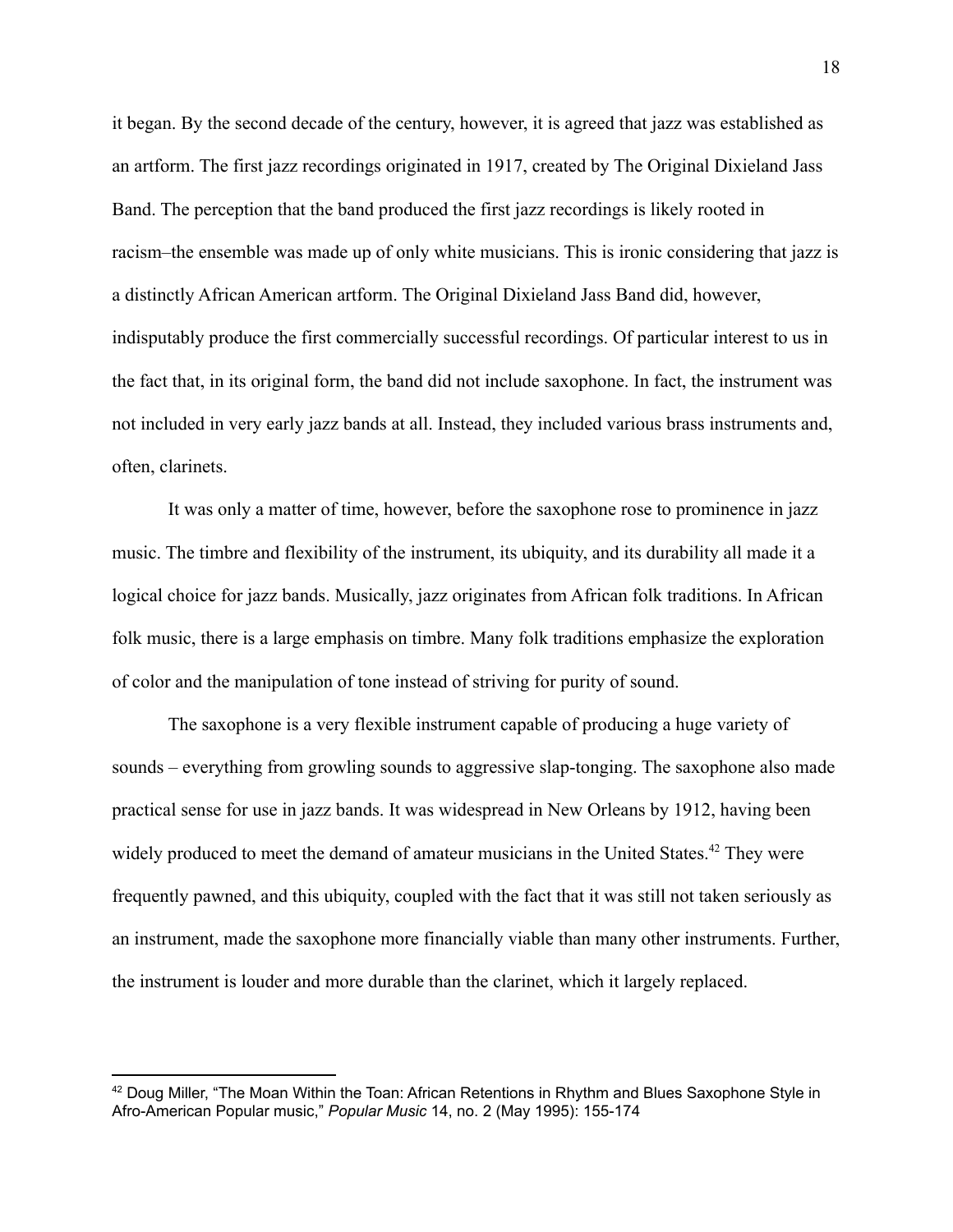The saxophone's adoption into the genre was spurred on by several incredibly popular soloists. The earliest among them is Rudy Weidoeft. Though he started on the clarinet as many of the first generation of jazz saxophone players did, he took up the saxophone by 1914. He notably performed on the then-popular C-Melody saxophone and made several early jazz recordings. His own group, the Frisco 'Jass' Band, produced their first recording in 1917. <sup>43</sup> He would go on to achieve widespread praise for his incredible technique on the saxophone.

Sidney Bechet is another important soloist. He was well traveled, performing clarinet to acclaim in Europe. It was there that he discovered the soprano saxophone, which he took up and became most well known for. Bechet, though critically acclaimed, never reached the heights of popularity of cornet soloists like Louis Armstrong. He did, however, set in motion the more widespread acceptance of the saxophone as a solo instrument in jazz.<sup>44</sup>

From this point on, the saxophone truly came into its own as an instrument. It was no longer a little-known novelty or a niche specialty instrument, but a popular culture fixture. Hundreds of thousands of saxophones were produced in the United States alone. Both among amateur musicians and in popular recorded music, the saxophone was a hit. As the instrument became more popular, especially in jazz, the needs of players changed, so the instrument changed with them.

# Changes to the instrument:

The success of the saxophone in jazz brought changes to the original instrument. Adolph Sax had designed his saxophone with classical music in mind. In his vision, it was an orchestral instrument, intended to blend well with the sounds of other instruments in such ensembles. From

<sup>43</sup> Cottrell, *The Saxophone*, 163

<sup>44</sup> Ted Gioia, *The History of Jazz* (Oxford, United Kingdom: Oxford University Press, 2011), 55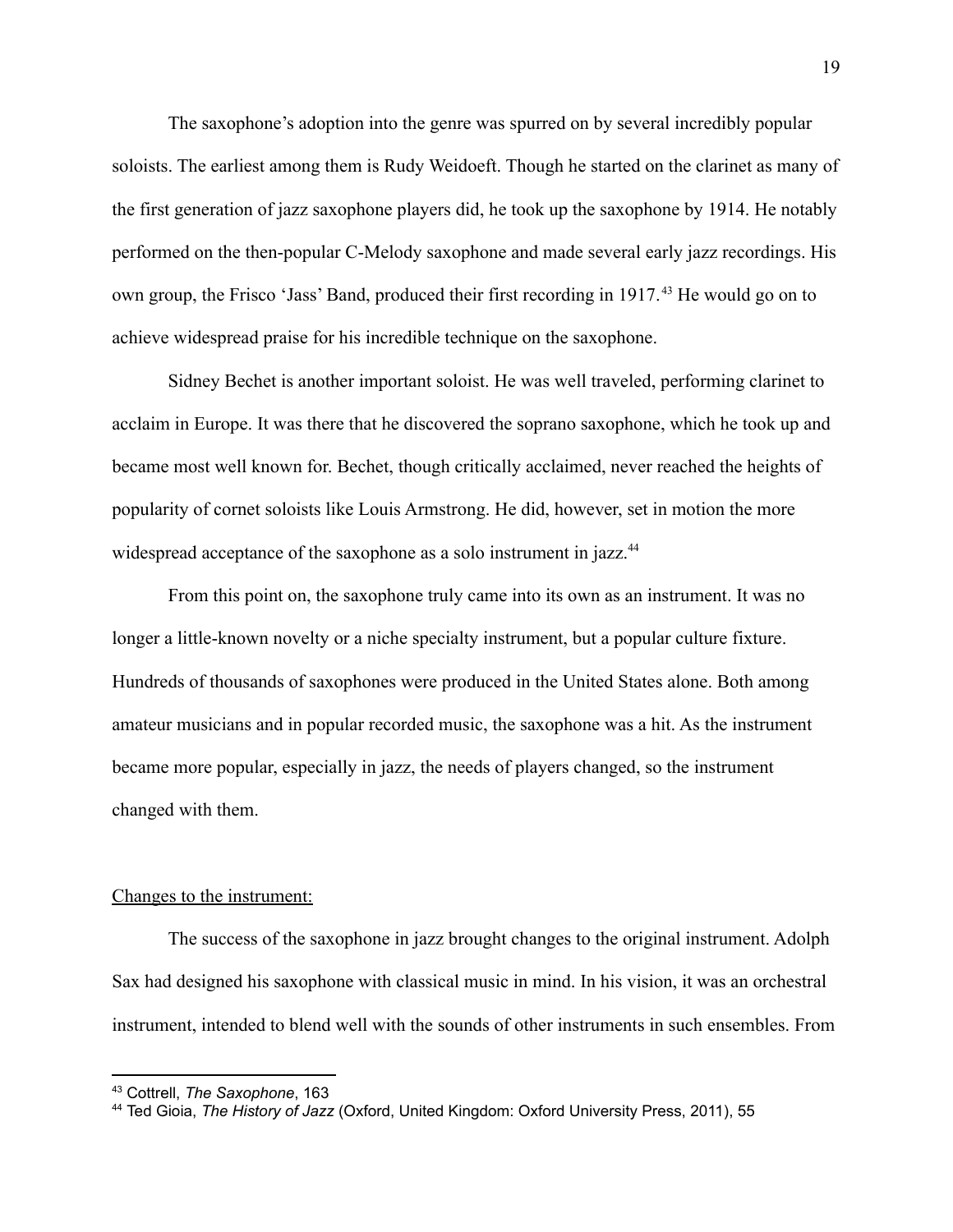the very beginning, that idea did not work out for him. His instruments were used for their loud, piercing sound, thanks to their prominent role in military bands. Jazz, however, was another story entirely. The saxophone suddenly had to actively compete with trombones and trumpets as a solo instrument. Its new use, along with its vastly increased popularity, led to physical changes to produce brighter, more piercing sounds. The mouthpiece, for example, changed drastically. In Sax's design, the mouthpiece had a large, barrel-shaped interior, making the sound darker and fuller, and the space between the reed and the mouthpiece was only between .8 and 1.5 millimeters. This design persisted until the 1930's, when the saxophone's place in jazz was set and the needs of saxophone players changed. Today, saxophone mouthpieces have smaller, cylindrical interiors, and the average space is between 1.8 and 2 millimeters.<sup>45</sup> The shape of the interior makes the sound brighter, and the larger gap between the mouthpiece and the reed allows more vibration, leading to a louder, more aggressive sound. Nowadays, there are also separate mouthpieces designed for jazz and classical playing. While the classical mouthpieces are closer to those conceived by Sax, they are still much different, with smaller interiors and larger gaps than in his original design.

Changes in the mouthpiece were so extreme that by the mid 1930's there was already a movement against it. Sigurd Raschèr was a saxophone player very important in classical repertoire in the middle of the 20th century. In his performances, he strove to return to the roots of the saxophone, playing with a sound closer to Sax's intention. In 1934, he performed a concert that was attended by Sax's daughter. She later wrote to Raschèr, agreeing that his sound was closer to Sax's intention for the instrument.<sup>46</sup> He advocated the use of vintage equipment to achieve the authentic saxophone sound envisioned by Sax. He even went as far as to design his

<sup>45</sup> Timothy Rose, "The Evolution of the Saxophone Mouthpiece," *Journal of the American Musical Instrument Society* 46: 99-125

<sup>46</sup> Ibid., 266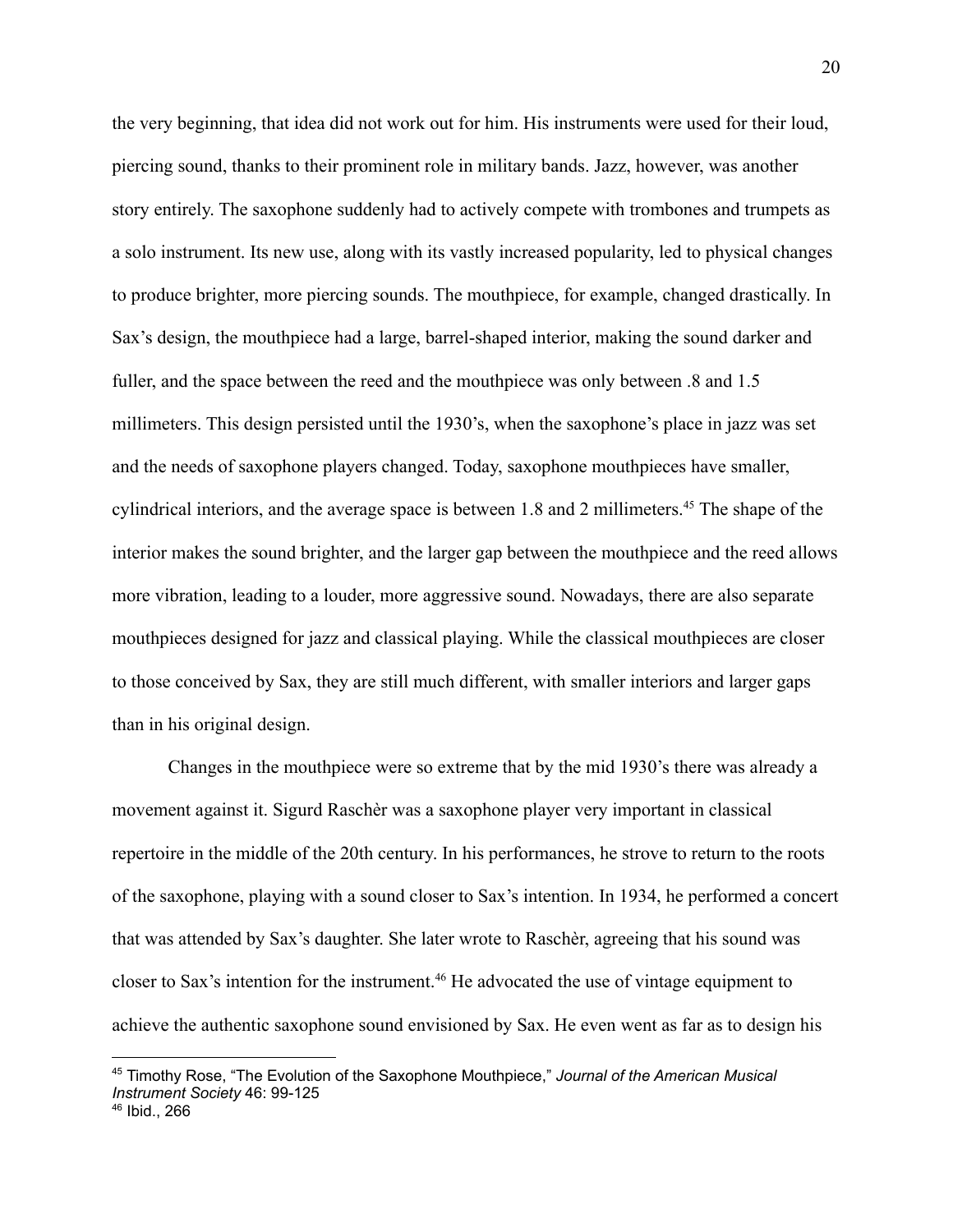own line of mouthpieces in the 1970's, feeling that there were no mouthpieces appropriate for classical repertoire being produced.<sup>47</sup>

# The Saxophone's Resurgence in European Classical Music

# Jazz in Europe:

In its new role as a fixture of American popular culture, with a huge following and a new sound, the saxophone took on a life of its own. Jazz brought the instrument levels of public attention and repertoire that it had never known before. It made more sense to invest in and learn an instrument that had a very prominent role in a very popular music genre than before, when the saxophone was more uncommon and mostly used as a specialty instrument. The changing role of the instrument was felt in Europe as much as the United States, as jazz penetrated European society. Especially by the 1930's, far more prominent European composers wrote for the instrument than ever before. The change was spurred by the effect of jazz on European classical music starting in the 1920's.

European acceptance of jazz was, unfortunately, largely rooted in racism. Exotisim was a popular artistic movement in Europe in the early 20th century, and was based on the appropriation of elements from non-western cultures into European art, with the understanding that it was inferior. Orientalism and, more importantly here, primitivism, clearly represent that trend. Primitivism, an artistic movement that sought to portray cultures deemed 'primitive' was very popular. Stravinsky famously based his piece *Rite of Spring* on his perception of primitive cultures. The work centers around tribal peoples, emphasizing rhythms and using harsh dissonances to convey the perceived primitive nature of the people being portrayed. Works created under primitivism frequently included African folk traditions, and expanded to include

 $47$  Ibid.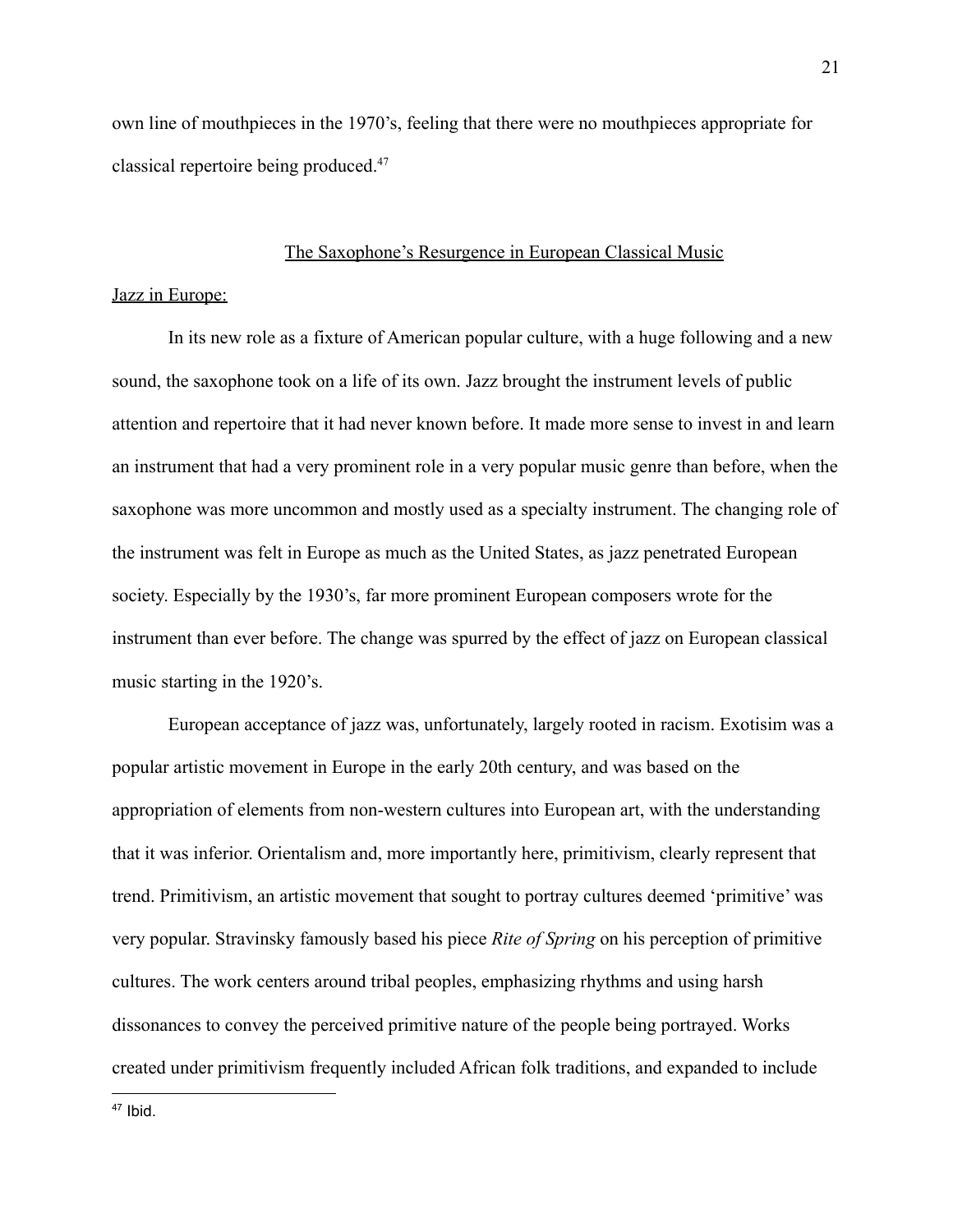African American traditions, like jazz, as well. Duke Ellington's music, for example, was referred to as Jungle Music. Despite the racist causes for the fixation on jazz by European composers, it is undeniable that the genre had a huge impact on classical music. Demand for jazz in Europe was so great that not only did many important composers come to the United States to hear, many prominent jazz musicians spent years in Europe. Even Sidney Bechet spent a great deal of his later years in Paris. <sup>48</sup>

# After jazz in Europe:

The increased awareness of the saxophone through the popularity of jazz led to vastly increased prominence in classical music, both in Europe and the United States. There were many pieces clearly influenced by jazz, but also many firmly rooted in the classical tradition. A notable example of a jazz-influenced composition including saxophone is Gershwin's 1924 *Rhapsody in Blue*. Considering its clear jazz influence, the saxophone plays a correspondingly important role in the work. A European composer, Maurice Ravel, was a huge proponent of jazz. He is even noted as remarking "'you Americans don't take jazz seriously enough."<sup>49</sup> Deeply influenced by jazz, he wrote for saxophone in several of his works, including his 1922 orchestration of *Pictures and an Exhibition,* and later in 1928's Bolero. Especially in *Pictures,* the saxophone plays a crucial role–a major solo in the second movement, *The Old Castle*–but it does not play in the rest of the work. Considering the year it was composed, 1922, the saxophone was still very early in its resurgence, so it likely would have met similar resistance as it had in Sax's own day.

<sup>48</sup> Frank Salamone, "Jazz and its Impact on European Classical Music," *The Journal of Popular Culture* 38, no. 4 (2005): 732

<sup>49</sup>Frank A. Salamone, "Jazz and its Impact on European Classical Music," *Journal of Popular Culture* 38, no. 4 (May 2005): 732-743, 732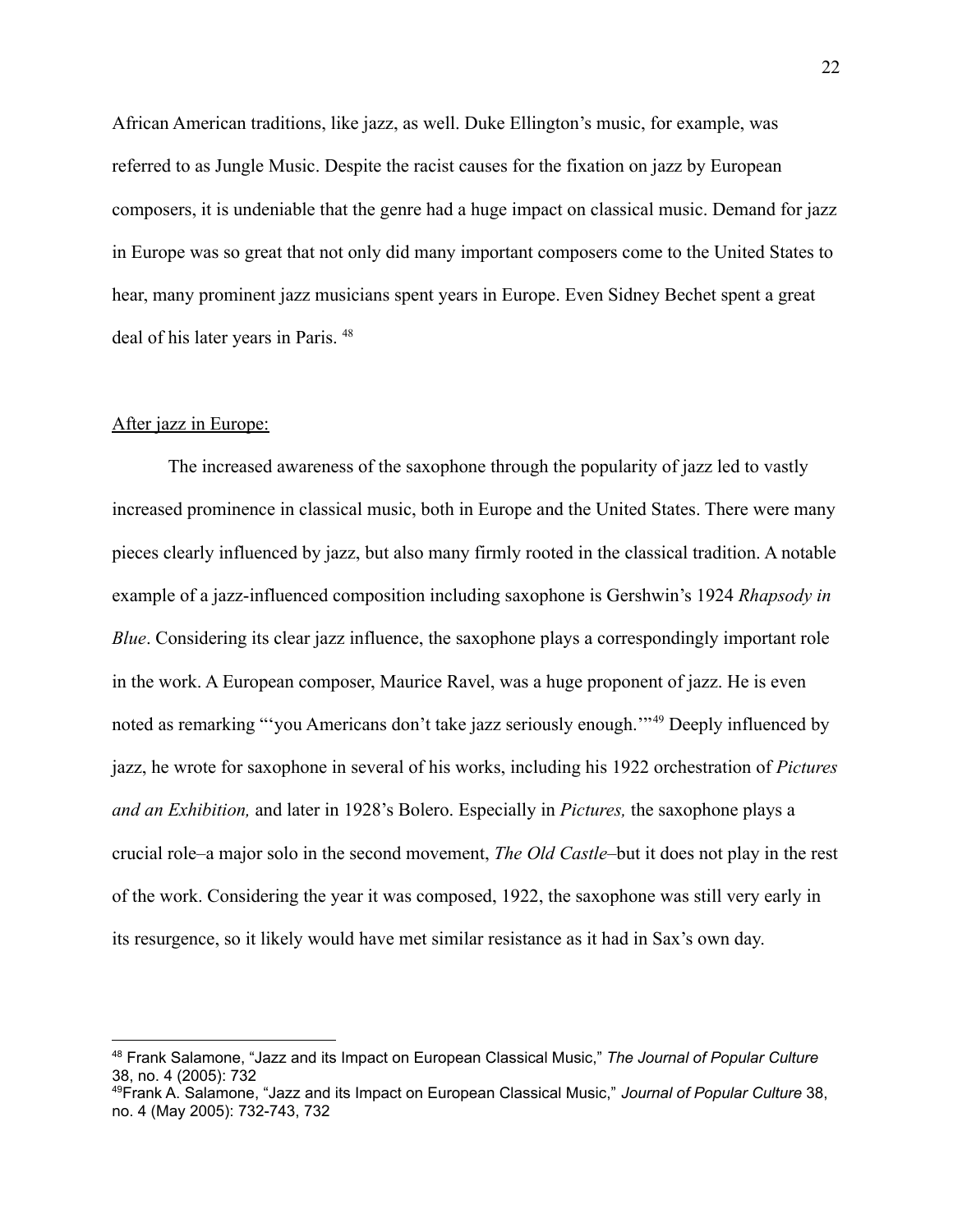With the rise in prominence of the saxophone, even classical composers who were not particularly influenced by jazz began using the instrument in their works. One notable example is the Austrian atonal composer Antoin Webern, wrote *Quartet for Clarinet, Tenor Saxophone, Piano and Violin, Op.22* in 1928. The instrumentation, quite unusual, uses the saxophone in the same context as incredibly well established instruments, demonstrating how quickly the instrument was increasing in popularity.

By the 1930's, jazz had reached a peak in popularity, and more repertoire was being written for the saxophone than ever before. Composers including Paul Hindemith and Aaron Copland wrote works prominently featuring the instrument with *Konzertstück for Two Alto Saxophones* (1933) and *Quiet City for Trumpet, Alto Saxophone, B*♭ *Clarinet, and Piano* (1939) respectively. Ralph Vaughan Williams' 1931 *Job - A Masque for Dancing* and Sergi Prokofiev's 1935 *Romeo and Juliet* included saxophone parts.

Further, the band tradition popularized by Sousa continues even today, with saxophone being a standard instrument in band music. Bands are an ideal environment for the saxophone. Most wind bands in the country are in public school, and the saxophone is a popular instrument, attracting many students. It works perfectly as an entry point into classical music through band repertoire.

The saxophone had a controversial start, with many musicians reacting very strongly either in favor or against it. It fell out of fashion in classical music around the turn of the century, but saw a resurgence in popular music. After jazz, the saxophone reached unprecedented levels of popularity. It was no longer a little-known instrument used as a gimmick. It certainly was not the object of the widespread disdain that it had in the past. Through its popularization in jazz, the saxophone attained the position that it holds today: one of incredible prominence. The fact that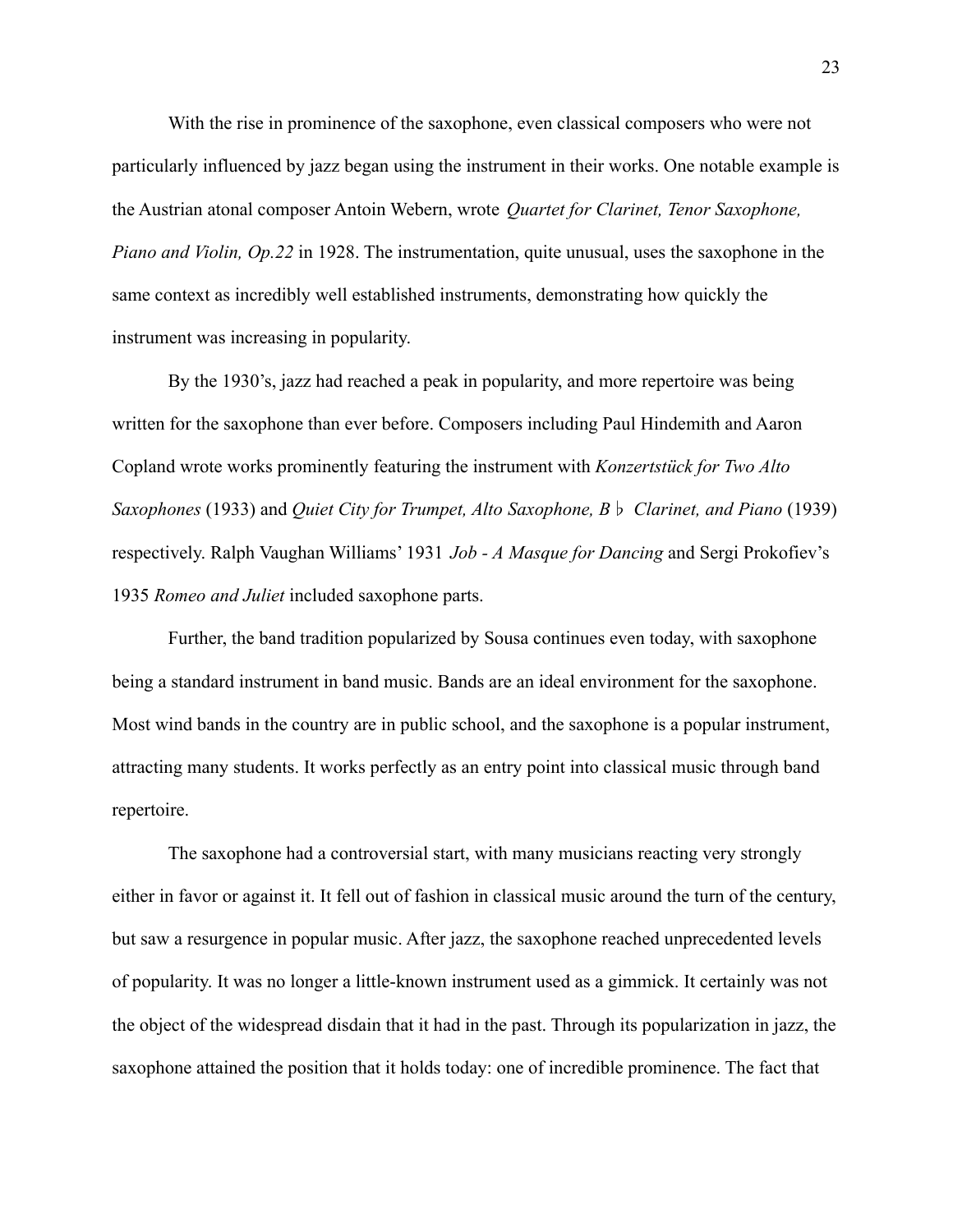the saxophone never became a standard instrument in the orchestra has many factors, likely including the fact that the instrument arrived too late. By the time it was finally popularized in the 20th century, the classical tradition had become so fractured in modernism that there was no single standard ensemble. Through jazz, band, and popular music, the saxophone remains very prominent to this day, a level of popularity of which Adoph Sax could only dream.

The saxophone's role, perception by the public and other musicians, and physical design have changed greatly over the decades. From its push through difficult times by Sax, to its fall in popularity, to its resurgence and acceptance through jazz and popular music, the saxophone has remained critical in modern music for many years. It cannot be overstated how important the instrument is. Jazz has influenced every popular genre of music around today and the saxophone greatly influenced the genre. The appeal of the instrument to students interested in music has doubtless created many lifelong lovers of music that never would have had the exposure otherwise. The saxophone only continues to increase in popularity, and will doubtless continue to affect music for decades to come. Despite the many obstacles he faced, Adolphe Sax changed the landscape of music forever.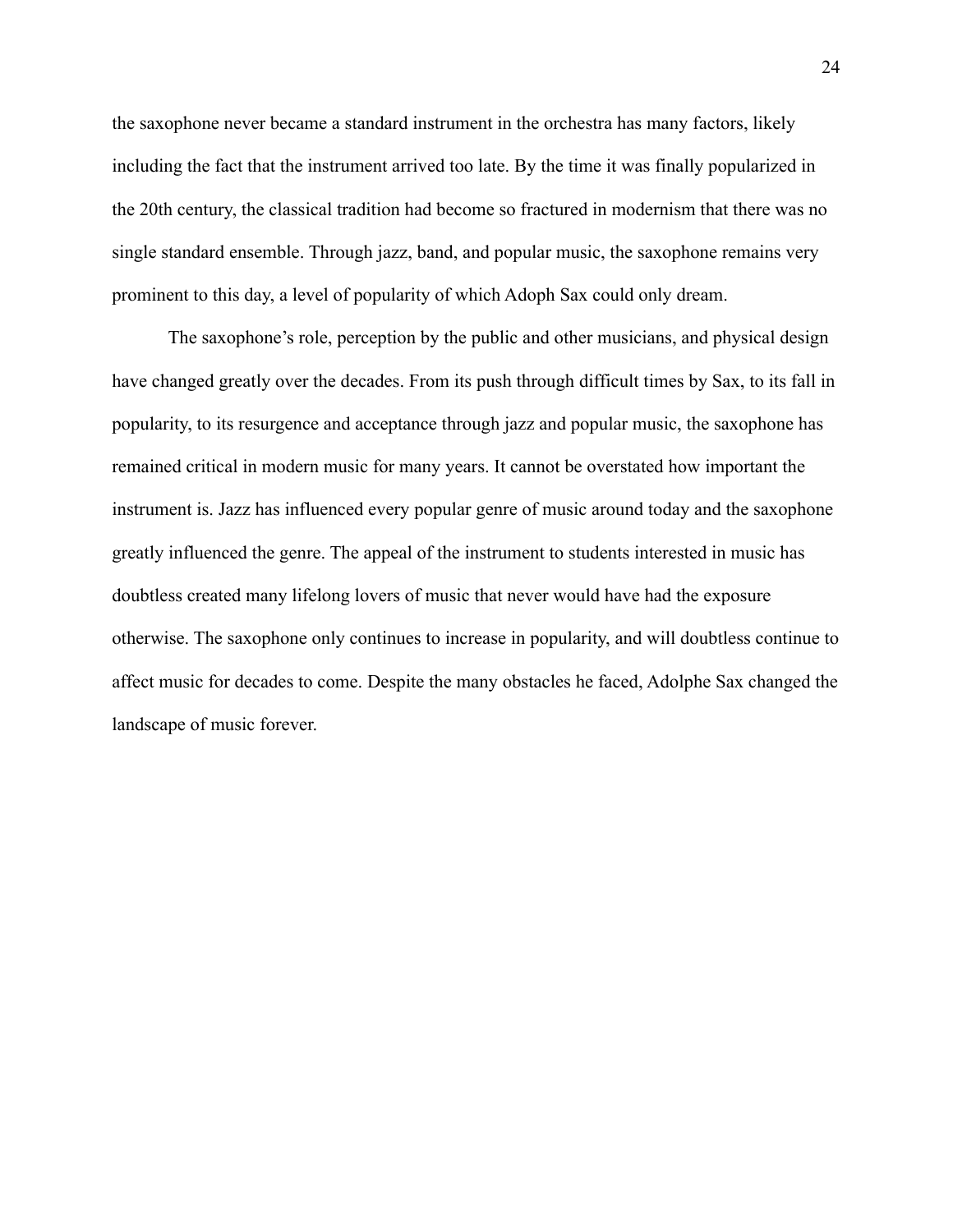# References

- Cottrell, Stephen. 2012. *The Saxophone*. New Haven, Connecticut: Yale University Press.
- Gioia, Ted. 2011. *The History of Jazz*. Oxford, United Kingdom: Oxford University Press.
- Huebner, Steven. 2006. *French Opera at the Fin De Siecle*. Oxford: Oxford University Press, USA.
- Ingham, Richard. 1999. *The Cambridge Companion to the Saxophone*. Cambridge, United Kingdom: Cambridge University Press.
- Lombard, Matthew G. 2019. "A "Revolution in the Making": Rediscovering the Historical Sonic Production of the Early Saxophone." ProQuest.

https://www.proquest.com/openview/1e5e9f53775a84303f92b07736310a51/1/advanced.

Macdonald, Hugh. 2014. "Review of THE ORIGINAL VERSION OF BIZETS

L'ARLÉSIENNE, by Georges Bizet and Hervé Lacombe." *Notes* 71, no. 2 (December): 345-349. http://www.jstor.org/stable/44734908.

- Miller, Doug. 1995. "The Moan within the Tone: African Retentions in Rhythm and Blues Saxophone Style in Afro-American Popular Music." *Popular Music* 14, no. 2 (May): 155-174. https://www.jstor.org/stable/853397.
- Mitroulia, Eugenia. 2009. "The saxotromba: fact or fiction?" *Journal of the American Musical Instrument Society*, 123+.
- Noyes, James R. 2007. "Debussy's "Rapsodie pour orchestre et saxophone" Revisited." *The Musical Quarterly* 90, no. 3/4 (Fall-Winter): 416-445. https://www.jstor.org/stable/25172879.